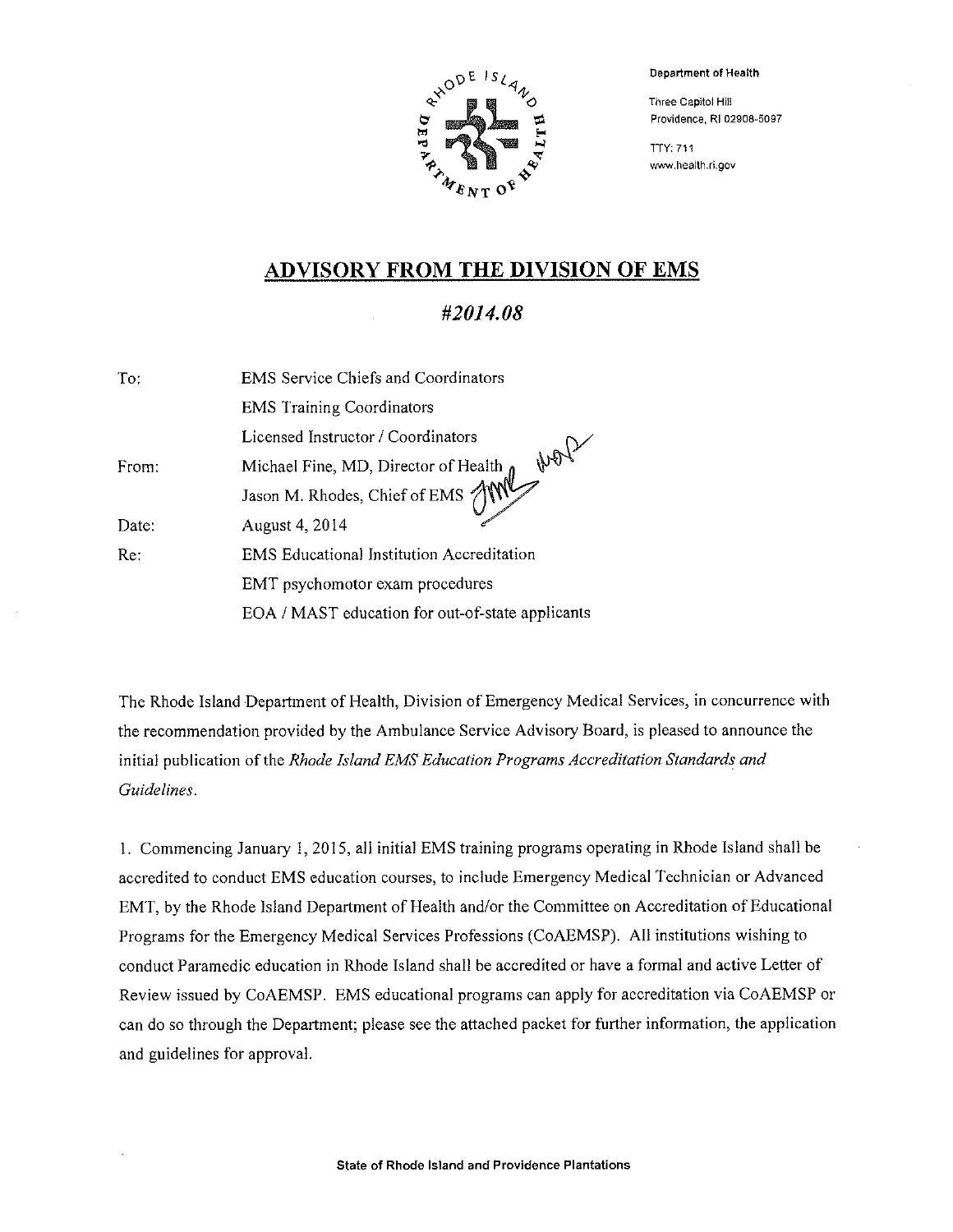2. The current Rhode Island Emergency Medical Technician (EMT) psychomotor examination will no longer be utilized beginning January 1, 2015. The EMT course psychomotor exam shall follow the guidelines published in the NREMT Emergency Medical Service Education Standards, 2011 edition. To review the requirements, there shall be seven required testing stations, six of which are mandatory, with the seventh being one randomly chosen skill. These include:

- Mandatory skills
	- o Patient assessment / management Trauma
	- Patient assessment / management Medical  $\circ$
	- Bag-valve-mask ventilation of an apneic adult patient  $\Omega$
	- Oxygen administration by non-rebreather mask  $\Omega$
	- Cardiac arrest management / AED  $\Omega$
	- Spinal immobilization (supine patient)  $\circ$
- Random EMT skills
	- Spinal immobilization (seated patient)  $\Omega$
	- Bleeding control / shock management  $\circ$
	- Long bone immobilization  $\Omega$
	- Joint immobilization  $\circ$

As part of the accreditation process, EMS educational institutions shall abide by the psychomotor testing processes set forth in the NREMT Emergency Medical Service Education Standards, 2011 edition, which will be posted to the RI Department of Health web site.

3. In response to the change in the psychomotor examination process, the requirement for out-of-state applicants to take the EOA and MAST update is hereby revoked. It shall be the responsibility of the service to which the EMS practitioner is affiliated to ensure competence with the advanced blind insertion airway device(s) utilized by that service (EOA, LMA, LTA) and all equipment used by the service. Such provisions shall be included in the "Orientation of all new ambulance service personnel" section of the service's Polices and Procedures manual, as required by rule 12.2 of the Rhode Island Rules and Regulations Relating to Emergency Medical Services [R23-4.1]. This stipulation shall take effect immediately.

Thank you for immediate attention in these matters. Any questions or concerns may be directed to Jason M. Rhodes, Chief of Emergency Medical Service, at Jason.rhodes@health.ri.gov or (401) 222-2401.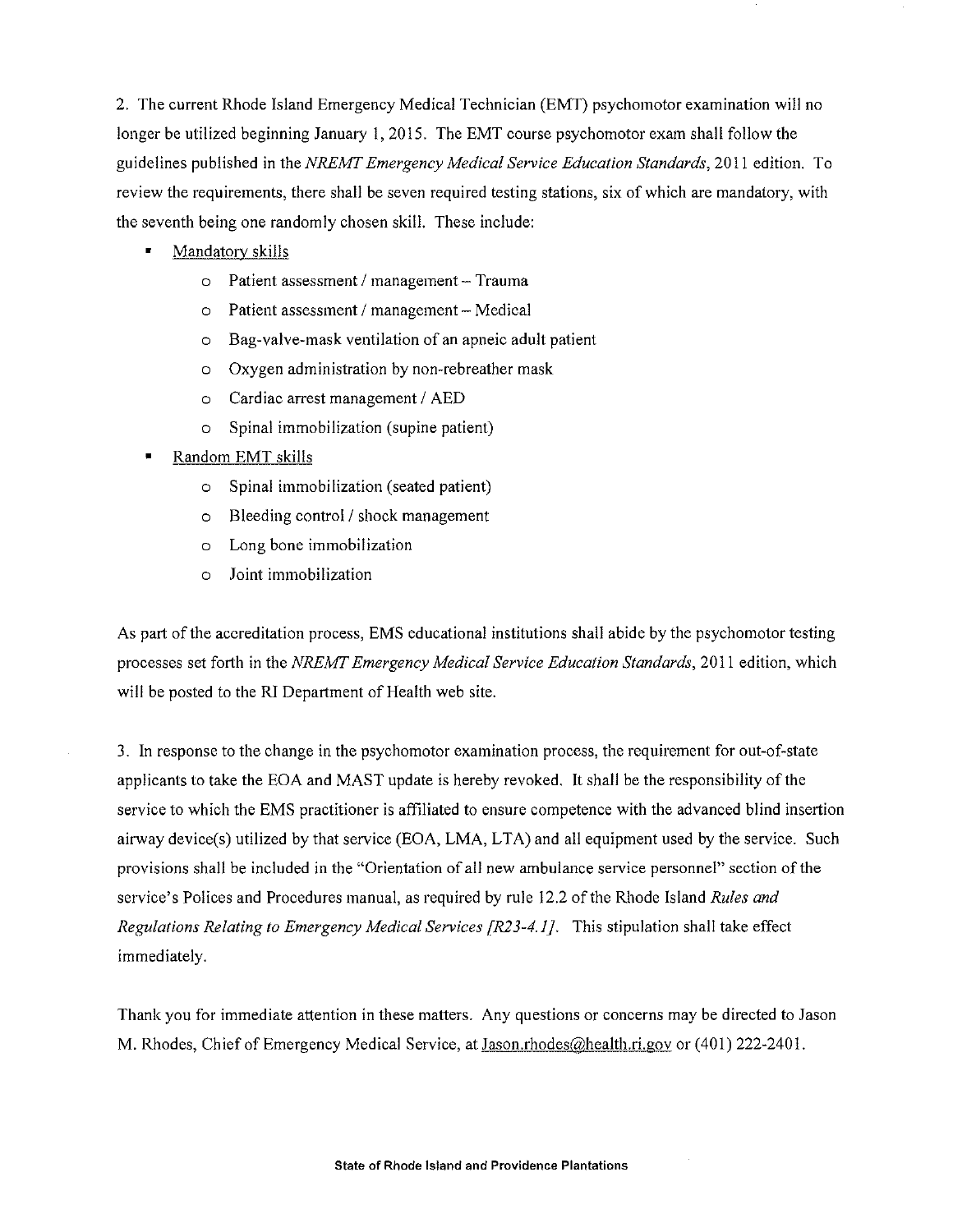# RHODE ISLAND EMS EDUCATION PROGRAMS ACCREDITATION STANDARDS AND GUIDELINES

This document provides standards and guidelines for EMS education programs for all levels of licensure in Rhode Island

August 4, 2014

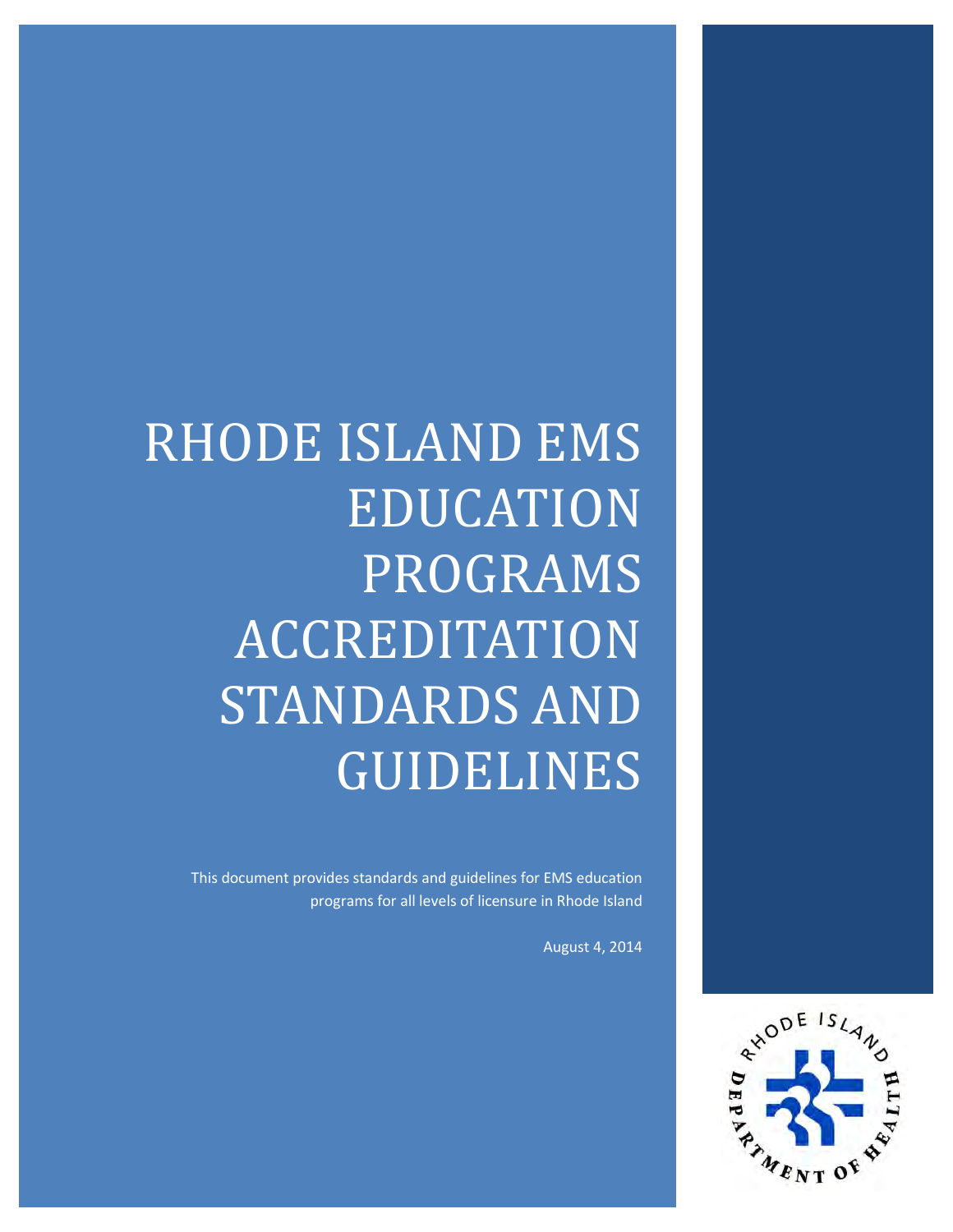### **EMS Program Accreditation Standards**

#### **Applicability**

These accreditation Standards are the minimum standards of quality used in accrediting programs that prepare individuals to enter the Emergency Medical Services professions. The accreditation Standards therefore constitute the minimum requirements to which an accredited program is held accountable.

The standards set forth are applicable to EMT to all institutions conducting initial training programs for Emergency Medical Technician, Advanced Emergency Medical Technician and Emergency medical Technician-Cardiac.

Paramedic educational programs shall adhere to the standards established by the Committee on Accreditation of Educational Programs for the Emergency Medical Services Profession (CoAEMSP) and the Commission on Accreditation of Allied Health Education Programs (CAAHEP) and shall only be allowed to be conducted in Rhode Island if approved to do so by CoAEMSP. Once CoAEMSP accreditation has been achieved, it shall be maintained for the duration of the existence of paramedic educational institution.

Refresher programs and continuing education courses are not required to be conducted through an accredited institution but are strongly encouraged to follow these standards.

#### **Description of RI Emergency Medical Services Professions**

• Paramedic

Paramedics have fulfilled prescribed requirements by a credentialing agency to practice the art and science of out-of-hospital medicine in conjunction with medical direction. Through performance of assessments and providing medical care, their goal is to prevent and reduce mortality and morbidity due to illness and injury. Paramedics primarily provide care to emergency patients in an out-of hospital setting. Paramedics possess the knowledge, skills and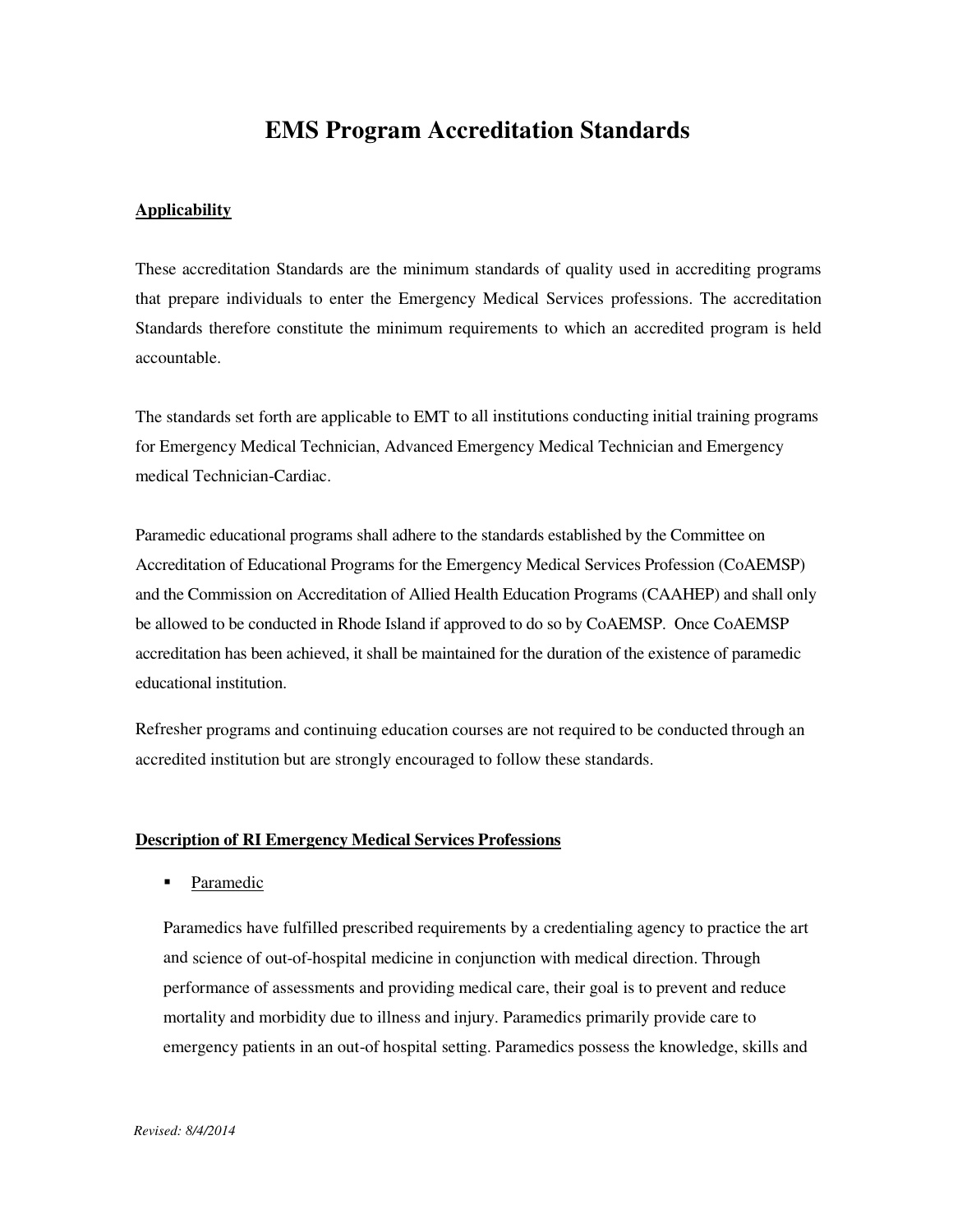attitudes consistent with the expectations of the public and the profession. Paramedics recognize that they are an essential component of the continuum of care and serve as linkages among health resources.

Paramedics strive to maintain high quality, reasonable cost health care by delivering patients directly to appropriate facilities. As an advocate for patients, Paramedics seek to be proactive in affecting long term health care by working in conjunction with other provider agencies, networks, and organizations. The emerging roles and responsibilities of the Paramedic include public education, health promotion, and participation in injury and illness prevention programs. As the scope of service continues to expand, the Paramedic will function as a facilitator of access to care, as well as an initial treatment provider. Paramedics are responsible and accountable to medical direction, the public, and their peers.

Paramedics recognize the importance of research and actively participate in the design, development, evaluation and publication of research. Paramedics seek to take part in life-long professional development, peer evaluation and assume an active role in professional and community organizations.

#### Advanced Emergency Medical Technician / EMT-Cardiac

Advanced EMT/RI EMT-Cardiac have fulfilled prescribed requirements by a credentialing agency to practice the art and science of out-of-hospital medicine in conjunction with medical direction. Through performance of assessments and providing medical care, their goal is to prevent and reduce mortality and morbidity due to illness and injury for emergency patients in the out-of-hospital setting.

Advanced EMT/RI EMT-Cardiac possess the knowledge, skills and attitudes consistent with the expectations of the public and the profession recognizing that they are an essential component of the continuum of care and serve as a link for emergency patients to acute care resources.

The primary roles and responsibilities of the Advanced EMT/RI EMT-Cardiac are to maintain high quality, out-of-hospital emergency care. Ancillary roles of the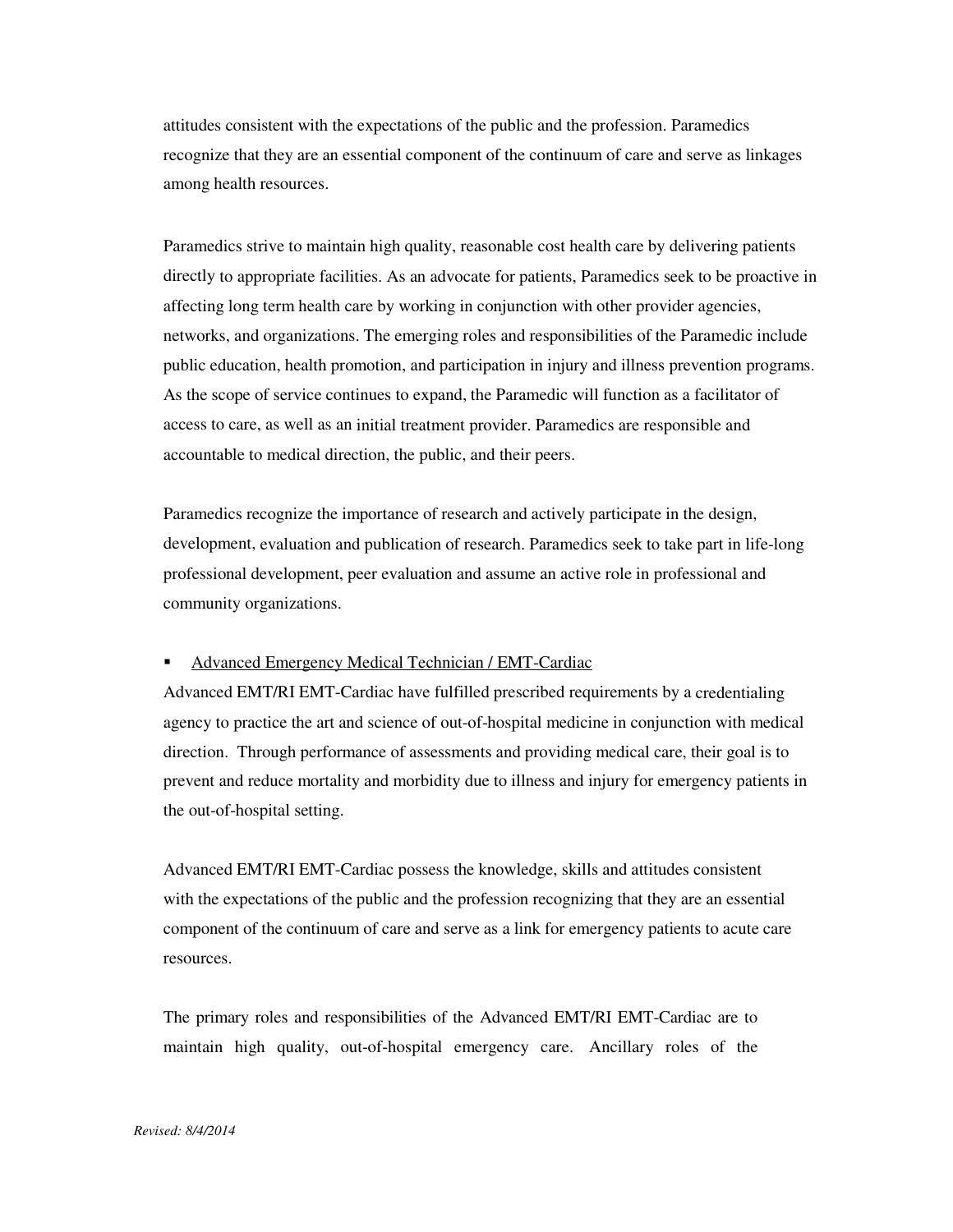Advanced EMT/RI EMT-Cardiac may include public education and health promotion programs as deemed appropriate by the community.

The Advanced EMT/RI EMT-Cardiac is responsible and accountable to medical direction, the public, and their peers and recognizes the importance of research. The Advanced EMT/RI EMT-Cardiac seeks to take part in life-long professional development, peer evaluation, and assume an active role in professional and community organizations.

#### Emergency Medical Technician

Emergency Medical Technicians have fulfilled prescribed requirements by a credentialing agency to practice the art and science of out-of-hospital medicine in conjunction with medical direction. Through performance of assessments and providing medical care, their goal is to prevent and reduce mortality and morbidity due to illness and injury for emergency patients in the out-of-hospital setting.

Emergency Medical Technicians possess the knowledge, skills and attitudes consistent with the expectations of the public and the profession. Emergency Medical Technicians recognize that they are an essential component of the continuum of care and serve as a link for emergency patients to acute care resources.

The primary roles and responsibilities of Emergency Medical Technicians are to maintain high quality, out-of-hospital emergency care. Ancillary roles may include public education and health promotion programs as deemed appropriate by the community. Emergency Medical Technicians are responsible and accountable to medical direction, the public, and their peers. Emergency Medical Technicians recognize the importance of research. Emergency Medical Technicians seek to take part in life-long professional development, peer evaluation and assume an active role in professional and community organizations.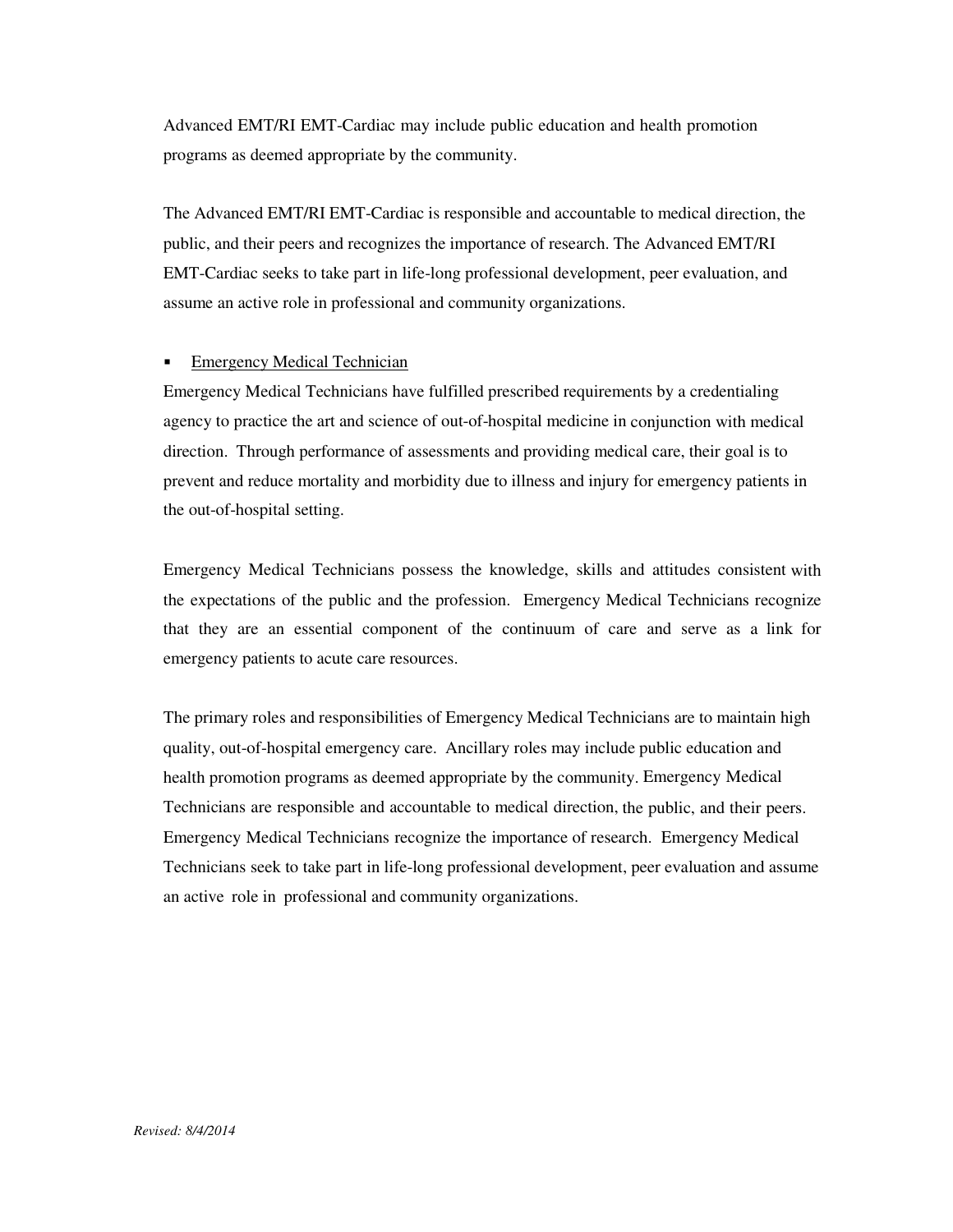#### **Requirements for Accredited EMS Education Programs and Institutions**

- Each program shall:
	- o Maintain a medical director to oversee the program, approve and evaluate all primary instructors and remain available for consultation during the course
	- o Maintain a program director who will be responsible for day to day administration, as well as liaison to the state and must be at least same level of certification as the program
	- o Maintain current written agreements and/or contracts for clinical and field internships
	- o Have an official affiliation with a four year college/university, two year technical or community college, a hospital/medical center, U.S. Military, state/county/local government, other public or private entity that meets state and local business requirements, or part of an affiliate of such a program with state accreditation or accreditation from an institutional accrediting agency that is deemed equivalent
	- o Regularly self-evaluate:
		- **Instructors of all levels**
		- Outcome assessments including: exit point completion, graduate satisfaction, employer satisfaction, job placement, state licensing examinations and/or national registration.
		- Student evaluations of instructors and program
	- o Maintain sufficient program resources to ensure the achievement of the program's goals and outcomes. Resources include, but are not limited to: faculty, clerical/support staff, curriculum, finances, classroom/laboratory facilities, ancillary student facilities, hospital/clinical affiliations, field/internship affiliations, equipment/supplies, computer resources, instructional reference materials, and faculty/staff continuing education
	- o Have clear syllabi with detailed policies that follow accepted academic standards
	- o Ensure access to all contracted Hospital/Clinical affiliations and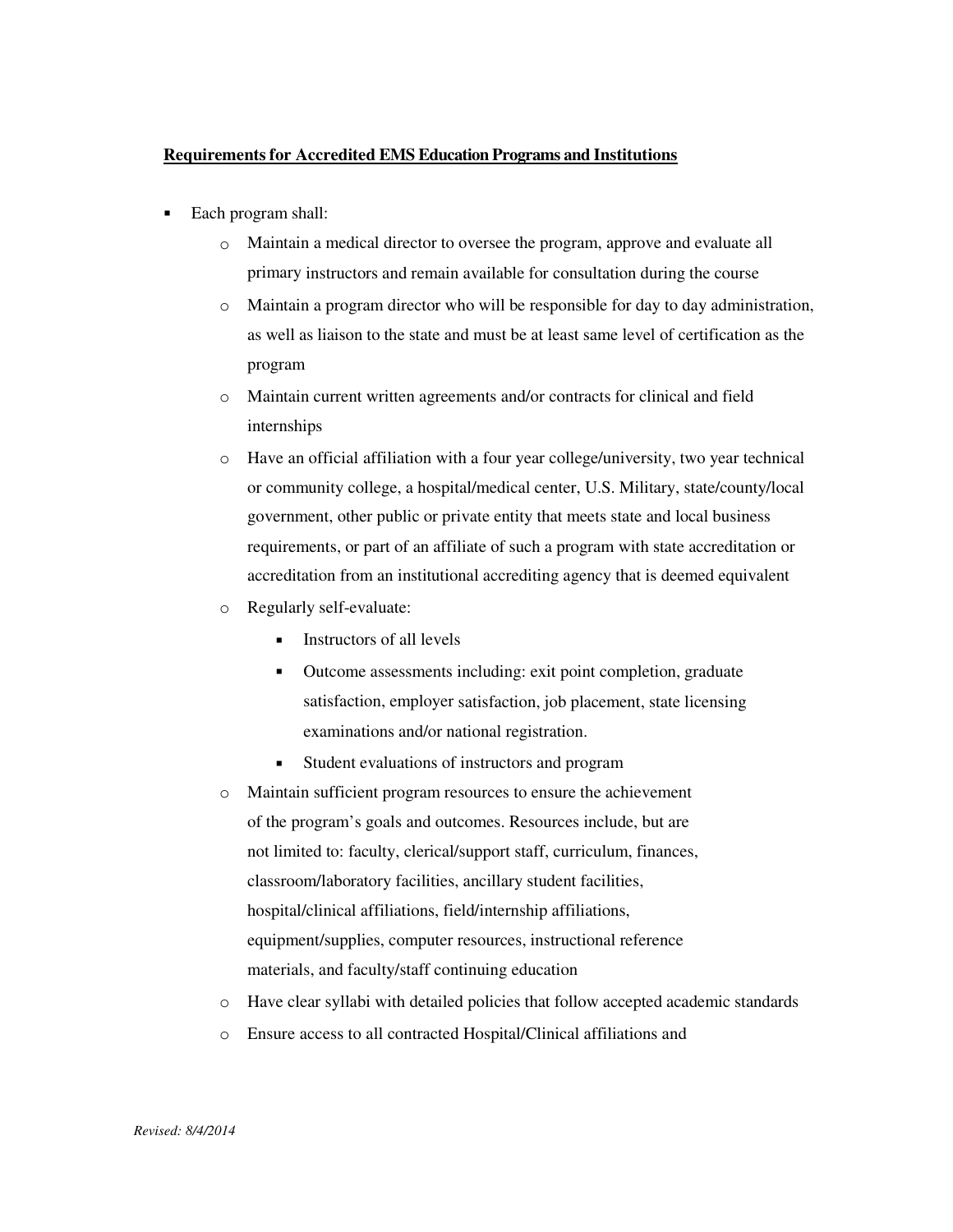ensure adequate numbers of patients, proportionally distributed by illness, injury, gender, age, and common problems encountered in the delivery of emergency care appropriate to the level of the Emergency Medical Services profession(s) for which training is being offered

- o Maintain satisfactory records for student admission, advisement, counseling, and evaluation. Grades and credits for courses must be recorded on the student transcript and permanently maintained by the sponsor in a safe and accessible location
- o Make the following known to all students: academic calendar, student grievance procedure, criteria for successful completion of each segment of the curriculum and graduation, and policies and processes by which students may perform clinical work while enrolled in the program
- o Adequately safeguard the health and safety of patients, students, and faculty associated with the educational activities of the students must be adequately safeguarded. All activities required in the program must be educational and students must not be substituted for staff
- o Ensure announcements, catalogs, publications, and advertising accurately reflect the program(s) offered
- o Ensure that evaluation of students shall be conducted on a recurrent basis and with sufficient frequency to provide both the students and program faculty with valid and timely indications of the students' progress toward and achievement of the competencies and learning domains stated in the curriculum. The program shall periodically assess its effectiveness in achieving its stated goals and learning domains. The results of this evaluation shall be reflected in the review and timely revision of the program
- o Assess, at least annually, the appropriateness and effectiveness of the resources described in these standards. The results of resource assessment must be the basis for ongoing planning and appropriate change. An action plan must be developed when deficiencies are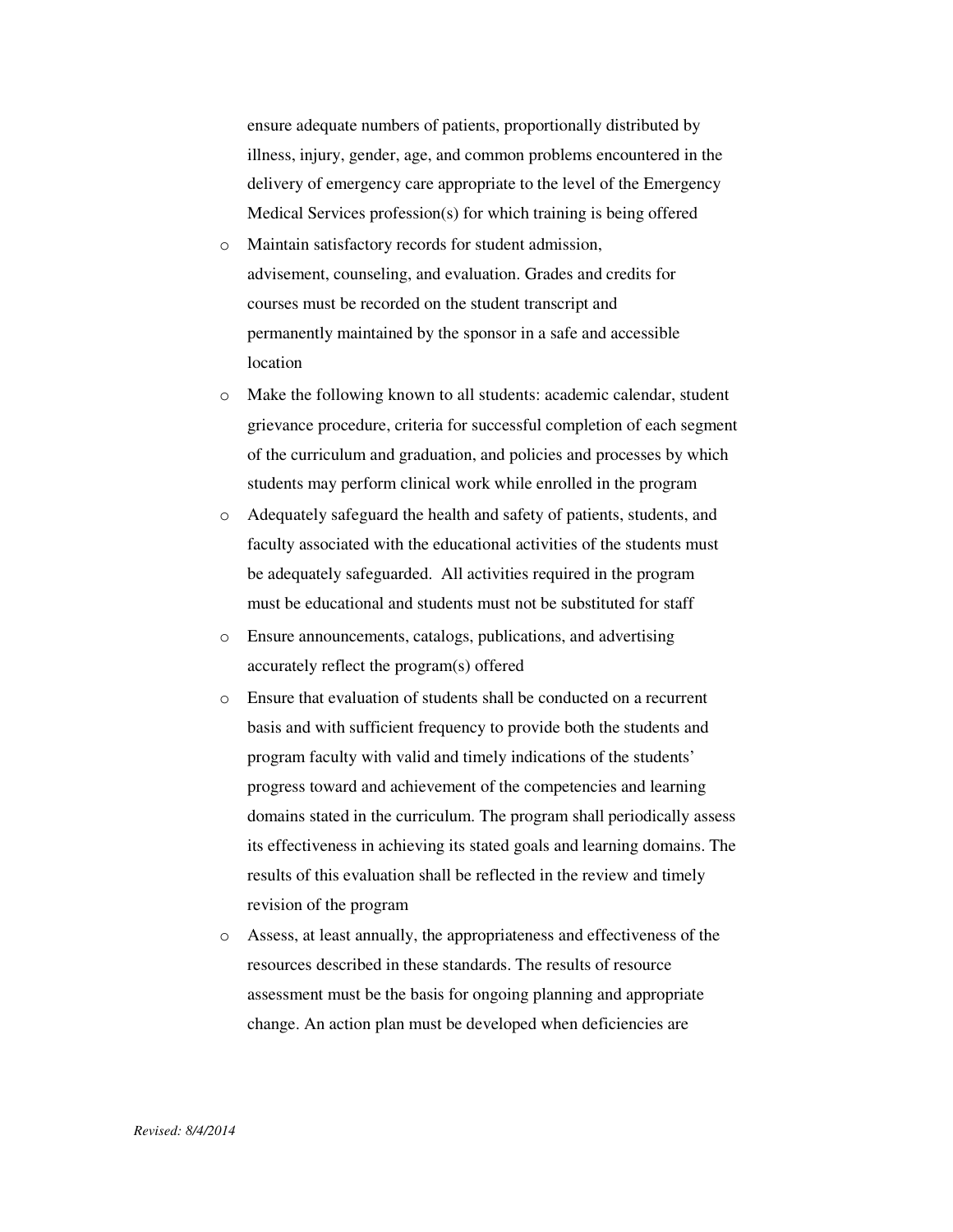identified in the program resources. Implementation of the action plan must be documented and results measured by ongoing resource assessment

- o Be conducted within the borders of the State of Rhode Island
- o Adhere to the curricula of the most current version of the National EMS Education **Standards**

#### **Program Goals and Outcomes**

There shall be a written statement of the program's goals and learning domains consistent with and responsive to the demonstrated needs and expectations of the various communities of interest served by the educational program. The communities of interest that are served by the program include, but are not limited to, students, graduates, faculty, sponsor administration, hospital/clinic representatives, physicians, employers, police and fire services, key governmental officials, the public, and nationally accepted standards for roles and functions.

Program-specific statements of goals and learning domains provide the basis for program planning, implementation, and evaluation. Such goals and learning domains shall be compatible with both the mission of the sponsoring institution(s) and the expectations of the communities of interest. Goals and learning domains are based upon the substantiated needs of health care providers and employers, and the educational needs of the students served by the educational program. Goals and learning domains shall be based upon National EMS Education Standards and Instructional Guidelines (NHTSA) as approved by the RI Department of Health Division of Emergency Medical Services.

The program must demonstrate by comparison that the curriculum offered meets or exceeds the content and competency demands of the latest edition of the United States Department of Transportation, National Highway Traffic Safety Administration, National Emergency Medical Services Core Content, Scope of Practice Model, and Education Standards, and the Committee on Accreditation of Educational Programs for the Emergency Medical Services Professions Curriculum Supplement.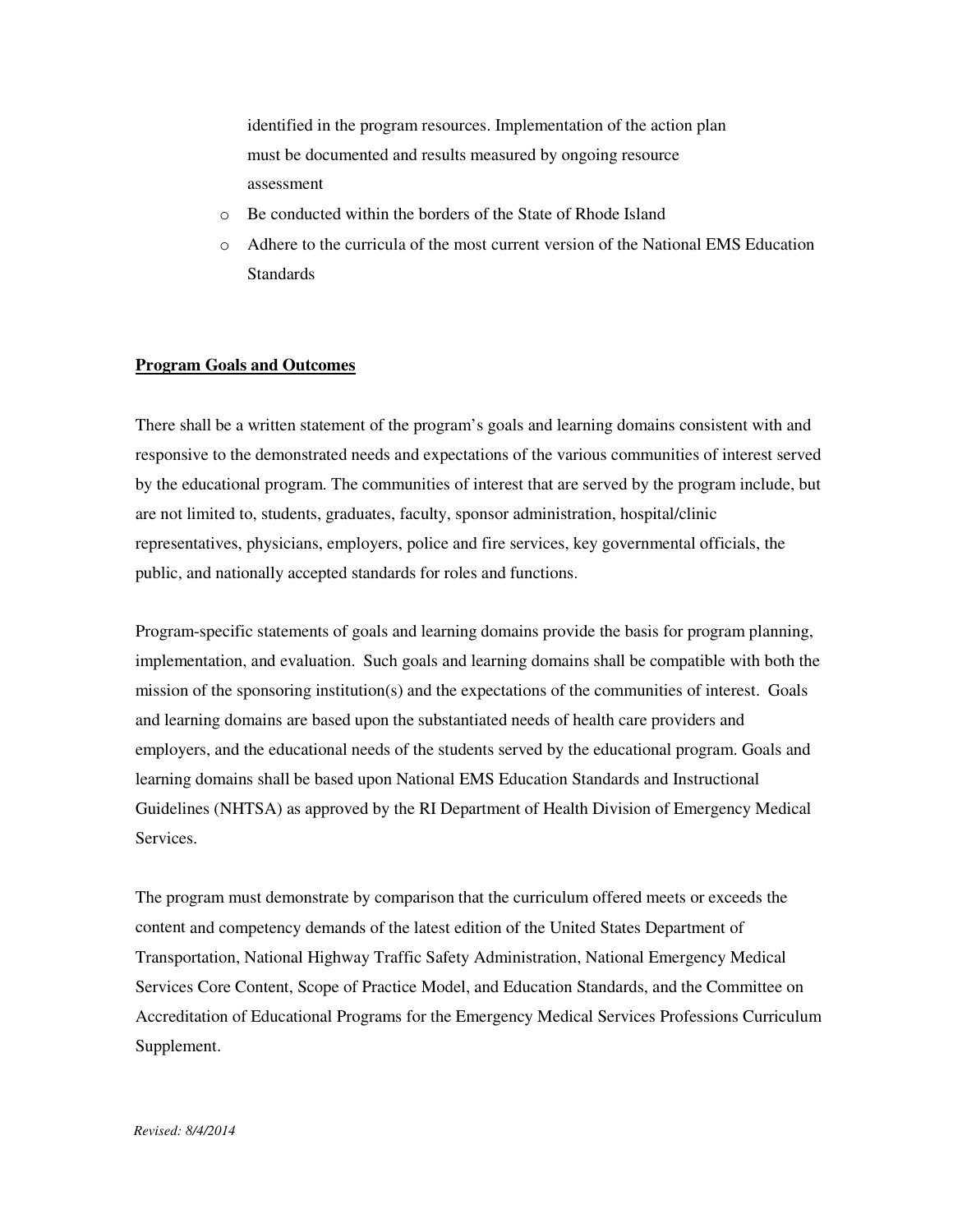#### **Appropriateness of Goals and Learning Domains**

The program must regularly assess its goals and learning domains. Program personnel must identify and respond to changes in the needs and/or expectations of its communities of interest.

An advisory committee, which is representative of these communities of interest, must be designated and charged with the responsibility of meeting at least annually, to assist program and sponsor personnel in formulating and periodically revising appropriate goals and learning domains, monitoring needs and expectations, and ensuring program responsiveness to change.

- Hospital/clinic representatives should include supervisory and administrative personnel to whom the students or graduates deliver their patients and who provide training sites for students;
- Physician representatives should include the emergency physicians to whom students and/or graduates deliver their patients as well as trauma surgeons, internists, cardiologists, pediatricians, and family physicians;
- **Employer representatives should include employers or potential employers of the program** graduates and the ambulance supervisory personnel and administrative personnel where the students perform internships;
- Key governmental official representatives should include state and/or regional training coordinators/field representatives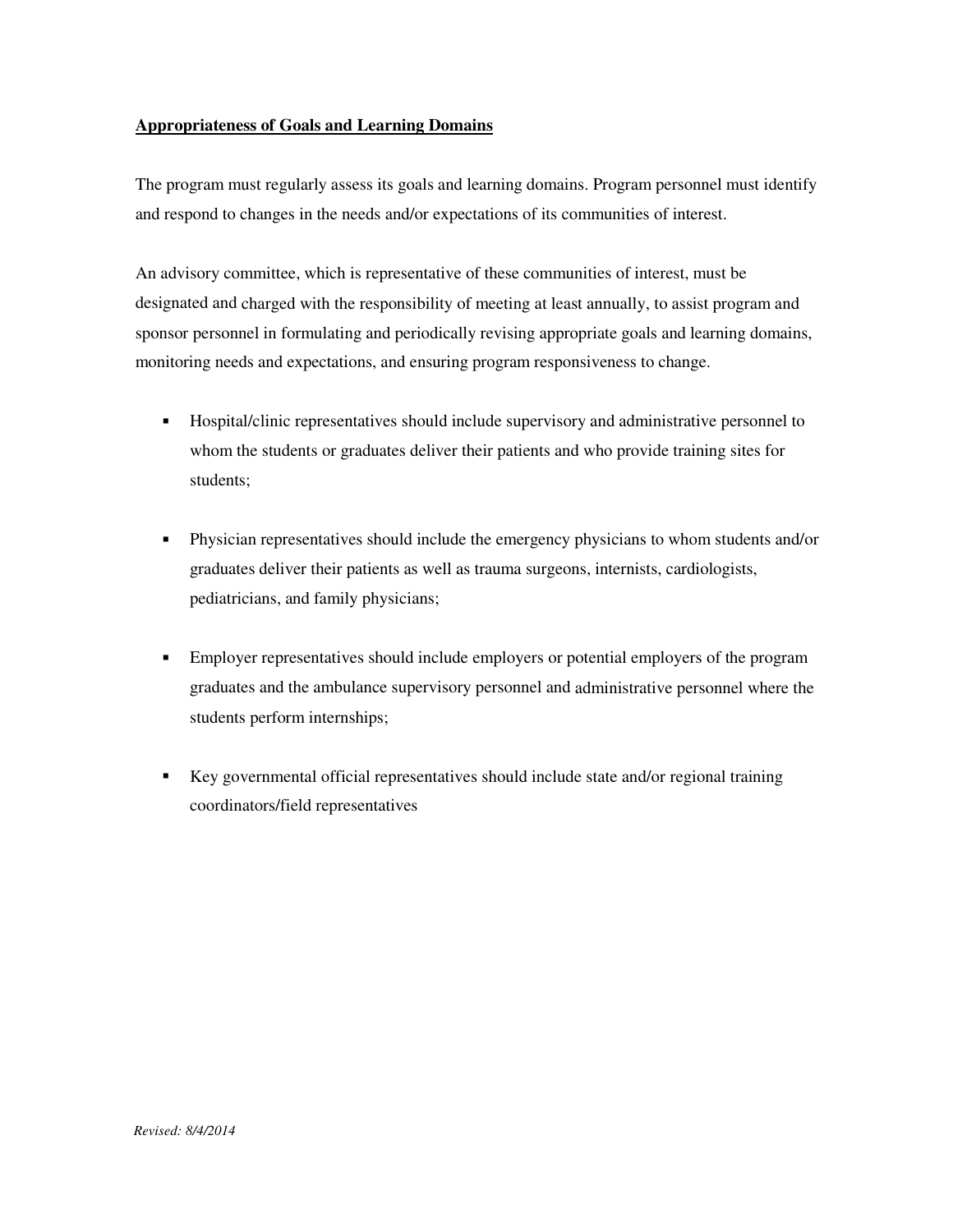#### **Key Personnel Responsibilities**

#### 1. Program Director

- a. Responsibilities include, but are not limited to:
	- i. The administration, organization, and supervision of the educational program
	- ii. The continuous quality review and improvement of the educational program
	- iii. Long range planning and ongoing development of the program
	- iv. The effectiveness of the program and have systems in place to demonstrate the effectiveness of the program
	- v. Cooperative involvement with the medical director
	- vi. Adequate controls to assure the quality of the delegated responsibilities
- b. Qualifications
	- i. Possess a current RI EMS Instructor Coordinator license and be licensed at or above the level of instruction
	- ii. Achieve minimum of:
		- a. An Associate's degree if conducting Emergency Medical Technician or Advanced/EMT- Cardiac courses;
		- b. A Bachelor's degree if conducting Paramedic programs;
		- c. Degrees must be from a regionally accredited institution of higher education, and the Program Director must obtain the appropriate degree within 5 years of initial accreditation
	- iii. Have appropriate medical or allied health education, training, and experience
	- iv. Be knowledgeable about methods of instruction, testing and evaluation of students
	- v. Have field experience in the delivery of out-of-hospital emergency care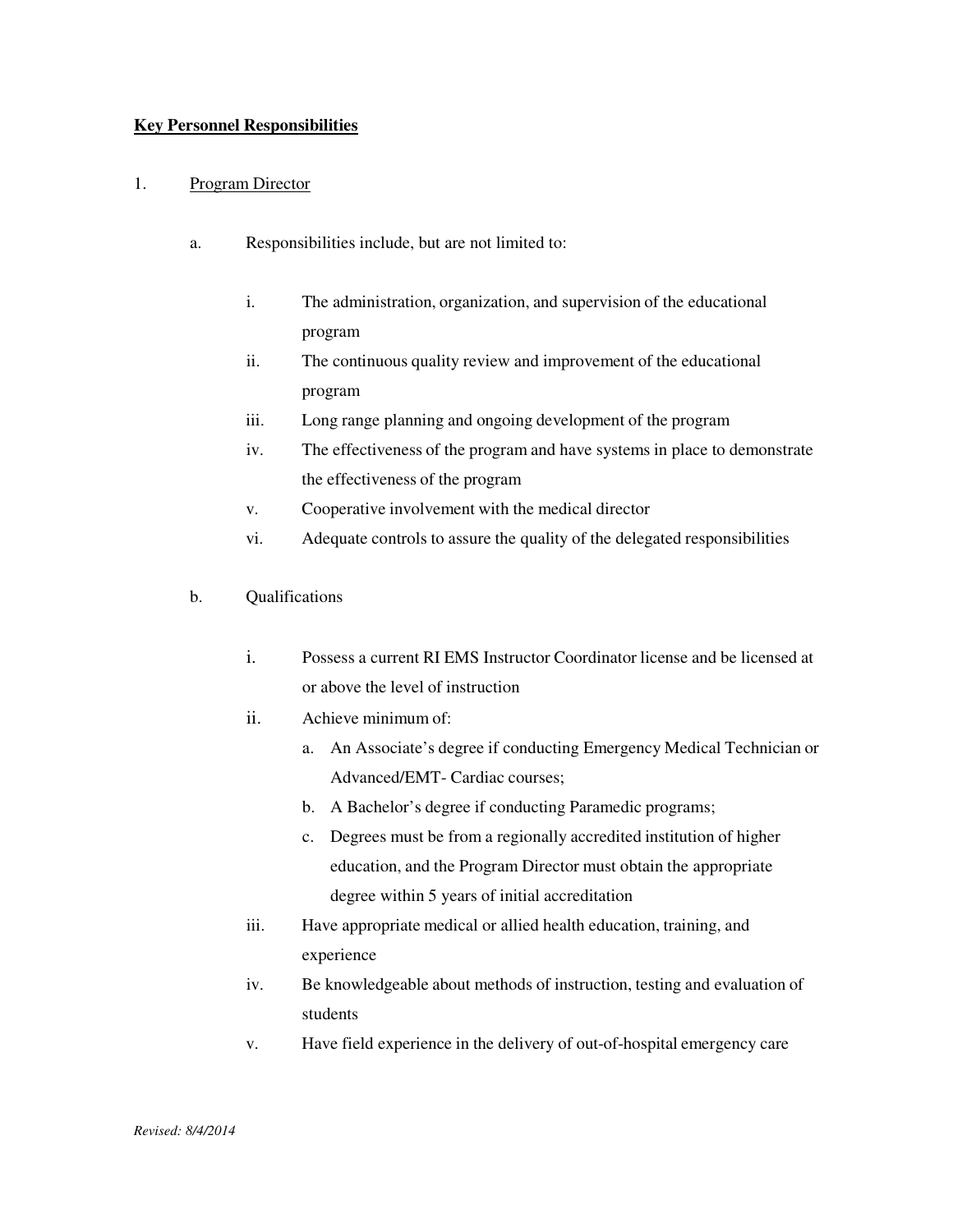- vi. Have academic training and preparation related to emergency medical services at least equivalent to that of program graduates
- vii. Be knowledgeable concerning current national education standards, national accreditation, national registration, and the requirements for state certification or licensure.
- vii. The program director shall be currently certified in the State of Rhode Island to practice out-of-hospital care and currently certified by a recognized credentialing organization at an equal or higher level of professional training than that for which training is being offered.

#### 2. Medical Director

- a. Responsibilities include, but are not limited to:
	- i. Review and approval of the educational content of the program curriculum to certify its ongoing appropriateness and medical accuracy
	- ii. Review and approval of the quality of medical instruction, supervision, and evaluation of the students in all areas of the program
	- iii. Review and approval of the progress of each student throughout the program and assist in the development of appropriate corrective measures when a student does not show adequate progress
	- iv. Assurance of the competence of each graduate of the program in the cognitive, psychomotor, and affective domains
	- v. Cooperative involvement with the program director
	- vi. Adequate controls to assure the quality of the delegated responsibilities
	- vii. For most programs, the Medical Director should commit a significant amount of time to the program, for which appropriate compensation is often necessary.
- b. Qualifications
	- i. Be a physician currently licensed to practice in the State of Rhode Island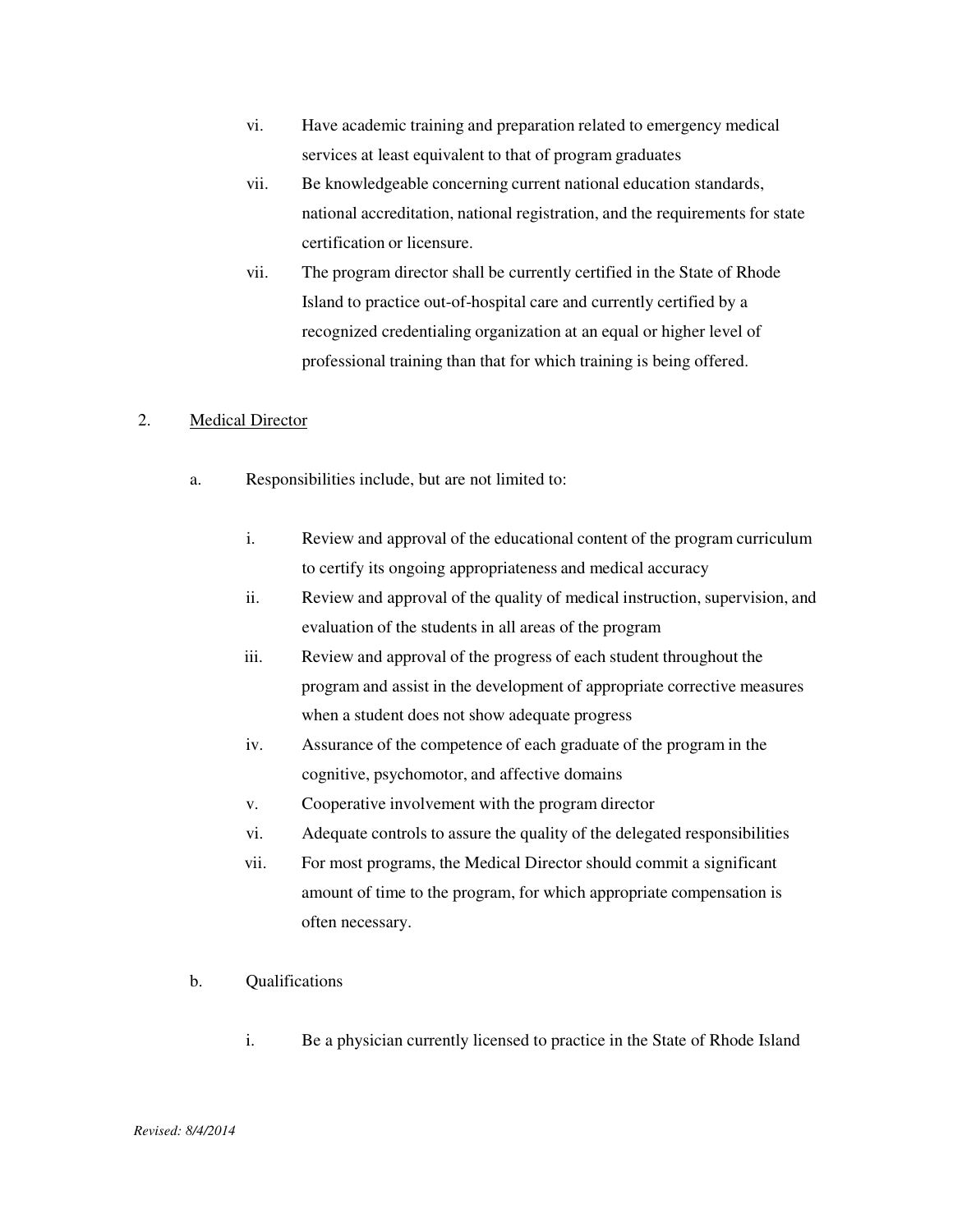and currently authorized to practice within the geographic area served by the program, with experience and current knowledge of emergency care of acutely ill and injured patients

- ii. Have adequate training or experience in the delivery of out-of-hospital emergency care, including the proper care and transport of patients, medical direction, and quality improvement in out-of-hospital care
- iii. Be an active member of the local medical community and participate in professional activities related to out-of- hospital care
- iv. Be knowledgeable about the education of the Emergency Medical Services professions, including professional, legislative and regulatory issues regarding the education of the Emergency Medical Services Professions.

#### 3. Faculty and Instructor aides

- a. Responsibilities:
	- i. In each location where students are assigned for didactic or clinical instruction or supervised practice, there must be instructional faculty designated to coordinate supervision and provide frequent assessments of the students' progress in achieving acceptable program requirements.
- b. Qualifications:
	- i. The faculty must be knowledgeable in course content and effective in teaching their assigned subjects, and capable through academic preparation, training and experience to teach the courses or topics to which they are assigned.
- c. For most programs, there should be faculty member(s) to assist in teaching and/or clinical coordination in addition to the program director. The faculty member(s):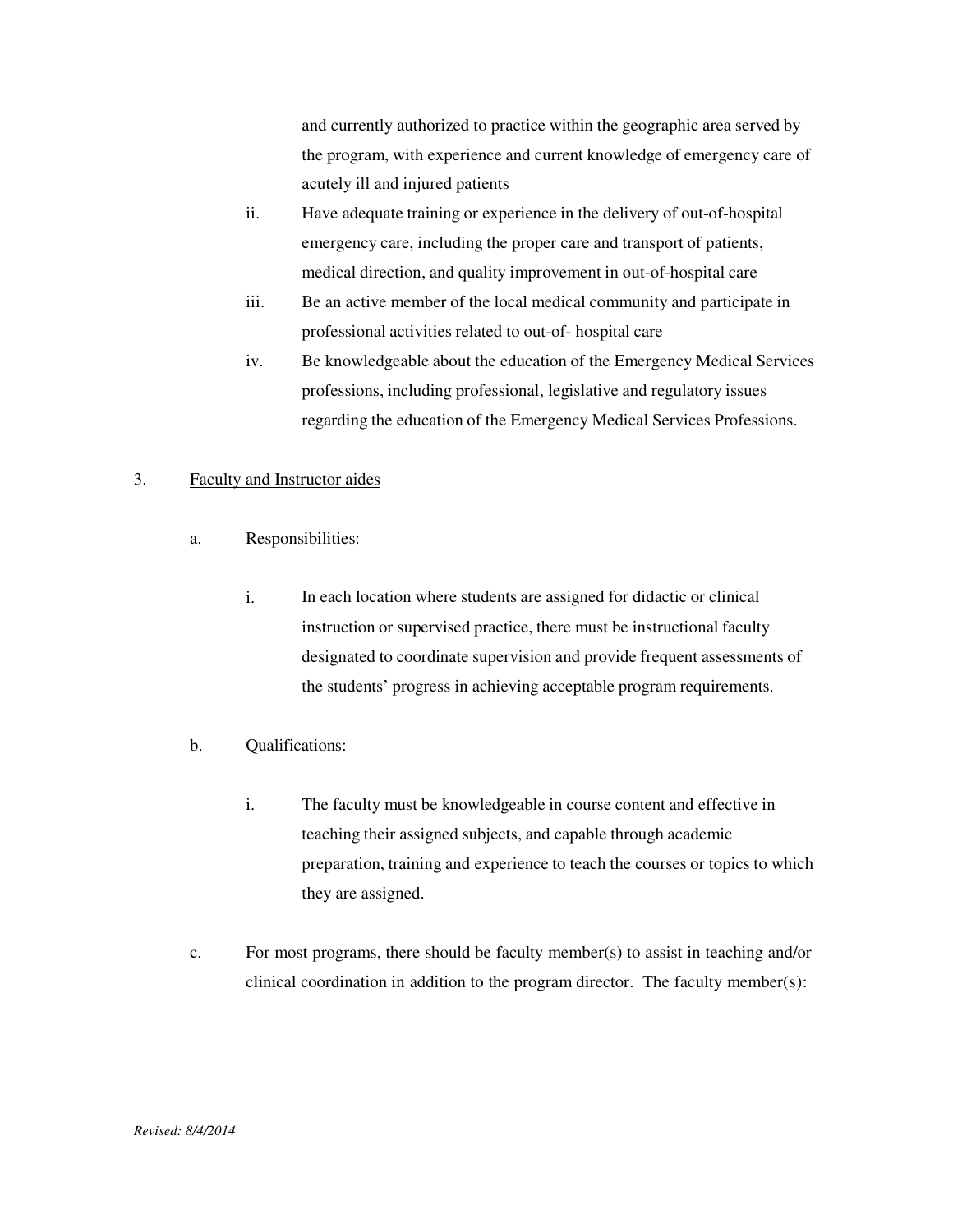- i. Shall be licensed in the State of Rhode Island at an equal or higher level of professional training than the Emergency Medical Services profession(s) for which training is being offered;
- ii. Should be certified by a recognized credentialing organization at an equal or higher level of professional training than the Emergency Medical Services profession(s) for which training is being offered;
- iii. Shall have a minimum of 3 years clinical experience as a health care practitioner in emergency medical services or related field.

#### **Application and Fees**

All institutions conducting initial EMS training programs, or courses that support EMS initial certification requirements, shall be required to be an Accredited EMS Education Institution through the RI Department of Health Division of Emergency Medical Services. Institutions that have achieved accreditation from other accrediting agencies that meet or exceed these regulations shall be considered equivalent and not require additional HEALTH-EMS evaluation to become state accredited.

All institutions shall be required to complete an initial application for accreditation, which will be renewed on a biennial basis.

The initial, then biennial fee for institutions will be \$500.00. State of Rhode Island regionally accredited institutions of higher education and licensed municipal or bona fide non-profit volunteer EMS agencies conducting EMS educational programs shall be exempt from fee requirements.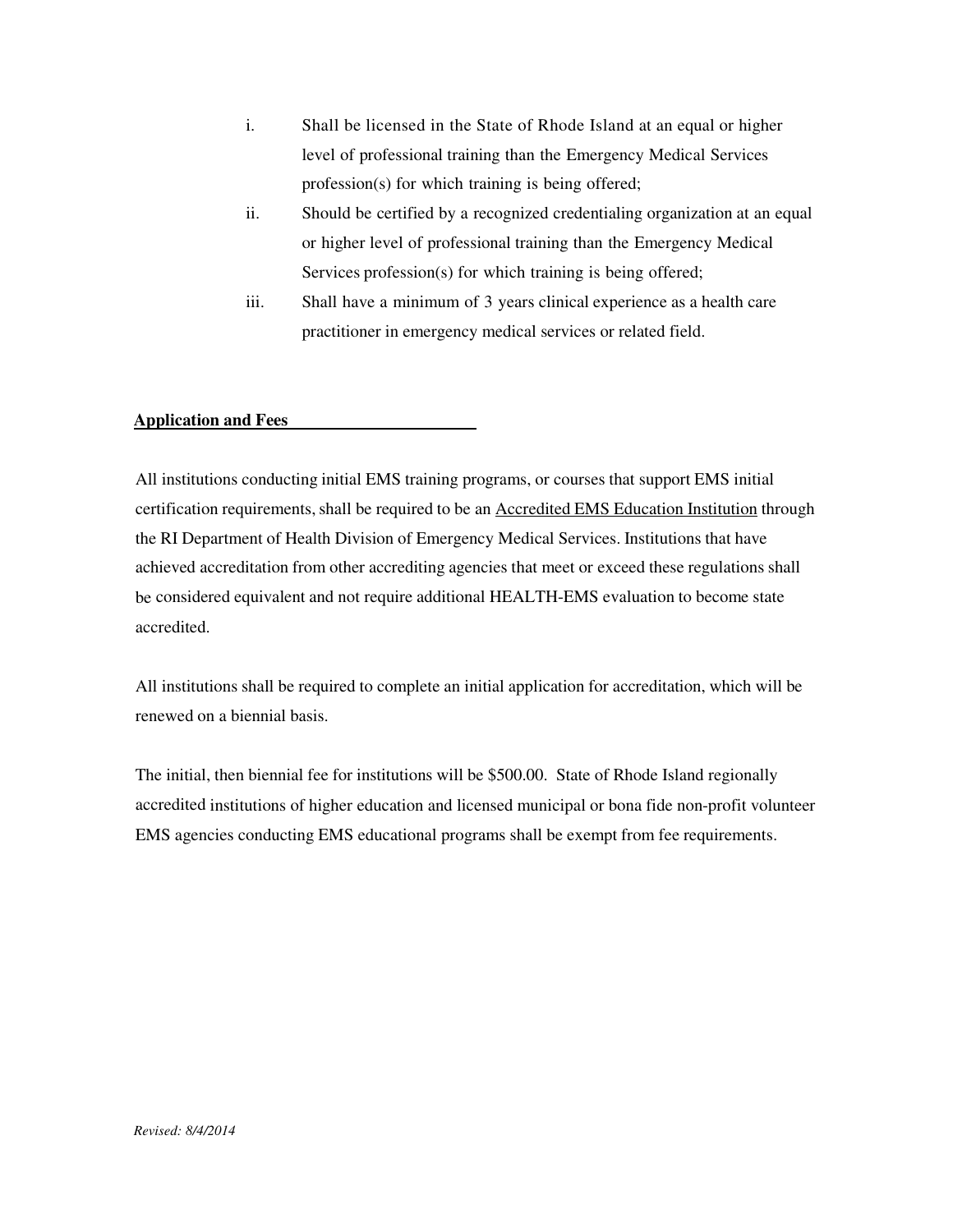#### **Institution Evaluation**

All institutions applying for, or renewing accreditation, will be required to complete a site and administrative evaluation to ensure the institution meets minimum accreditation requirements. This evaluation shall be performed by the RI Department of Health, Division of Emergency Medical Services Chief, or designee.

Any persons participating in the evaluation process shall not have any affiliation with the applying institution.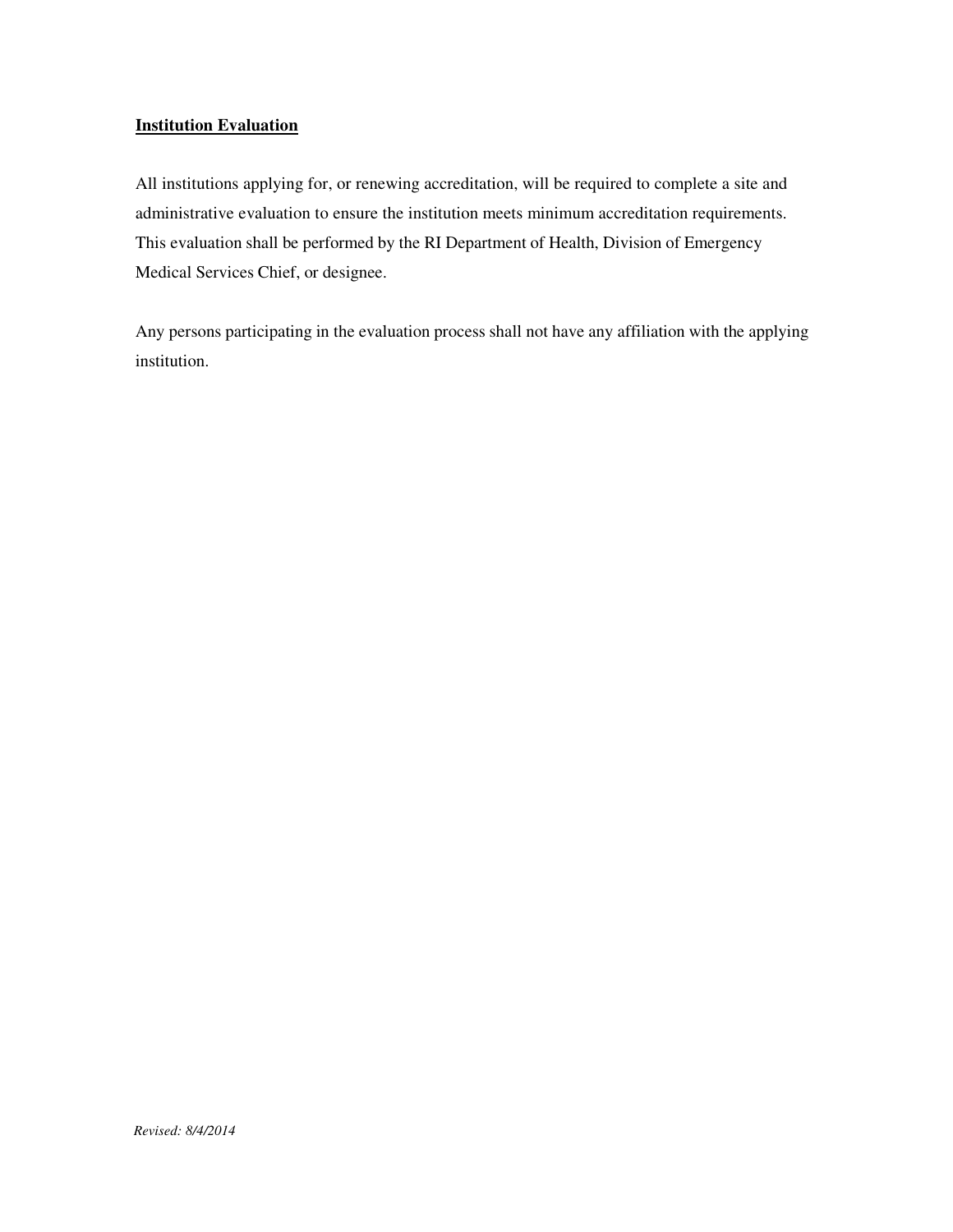

# **RHODE ISLAND DEPARTMENT OF HEALTH APPLICATION FOR ACCREDITATION EMS Educational Institutions**

# **Section I**

\_\_\_\_\_\_\_\_\_\_\_\_\_\_\_\_\_\_\_\_\_\_\_\_\_\_ Date application received by RIEMS

#### **Please print and complete all requested information.**

#### **1. APPLICANT STATUS:**

- **First Time Applicant:** Initial application
	- **Previously Accredited:** Accreditation renewal
- **Substantially Equivalent Accreditation:** Provide letter of intent & documentation of current "Allied Health EMS Training Accreditation"

#### 2. **APPLICANT CONTACT INFORMATION:**

a. Legal Name of Training Institution

\_\_\_\_\_\_\_\_\_\_\_\_\_\_\_\_\_\_\_\_\_\_\_\_\_\_\_\_\_\_\_\_\_\_\_\_\_\_\_\_\_\_\_\_\_\_\_\_\_\_\_\_\_\_\_\_\_\_\_\_\_\_\_\_\_\_\_\_\_\_\_ Legal Name of Institution

b. Training Institution Location Address (Physical Location of Institution)

\_\_\_\_\_\_\_\_\_\_\_\_\_\_\_\_\_\_\_\_\_\_\_\_\_\_\_\_\_\_\_\_\_\_\_\_\_\_\_\_\_\_\_\_\_\_\_\_\_\_\_\_\_\_\_\_\_\_\_\_\_\_\_\_\_\_\_\_\_\_ Address Number Street name

\_\_\_\_\_\_\_\_\_\_\_\_\_\_\_\_\_\_\_\_\_ \_\_\_\_\_\_\_\_\_\_\_\_\_\_\_\_\_\_\_\_\_\_\_\_\_ \_\_\_\_\_\_\_\_\_\_\_\_\_\_\_\_\_\_

City/Town State Zip Code

c. Training Institution Mailing Address (if different from Physical Location Address)

\_\_\_\_\_\_\_\_\_\_\_\_\_\_\_\_\_\_\_\_\_ \_\_\_\_\_\_\_\_\_\_\_\_\_\_\_\_\_\_\_\_\_\_\_\_\_\_\_\_\_\_\_\_\_\_\_\_\_\_\_\_\_\_\_\_\_\_ Address Number/PO Box Street name

\_\_\_\_\_\_\_\_\_\_\_\_\_\_\_\_\_\_\_\_\_ \_\_\_\_\_\_\_\_\_\_\_\_\_\_\_\_\_\_\_\_\_\_\_\_ \_\_\_\_\_\_\_\_\_\_\_\_\_

City/Town State Zip Code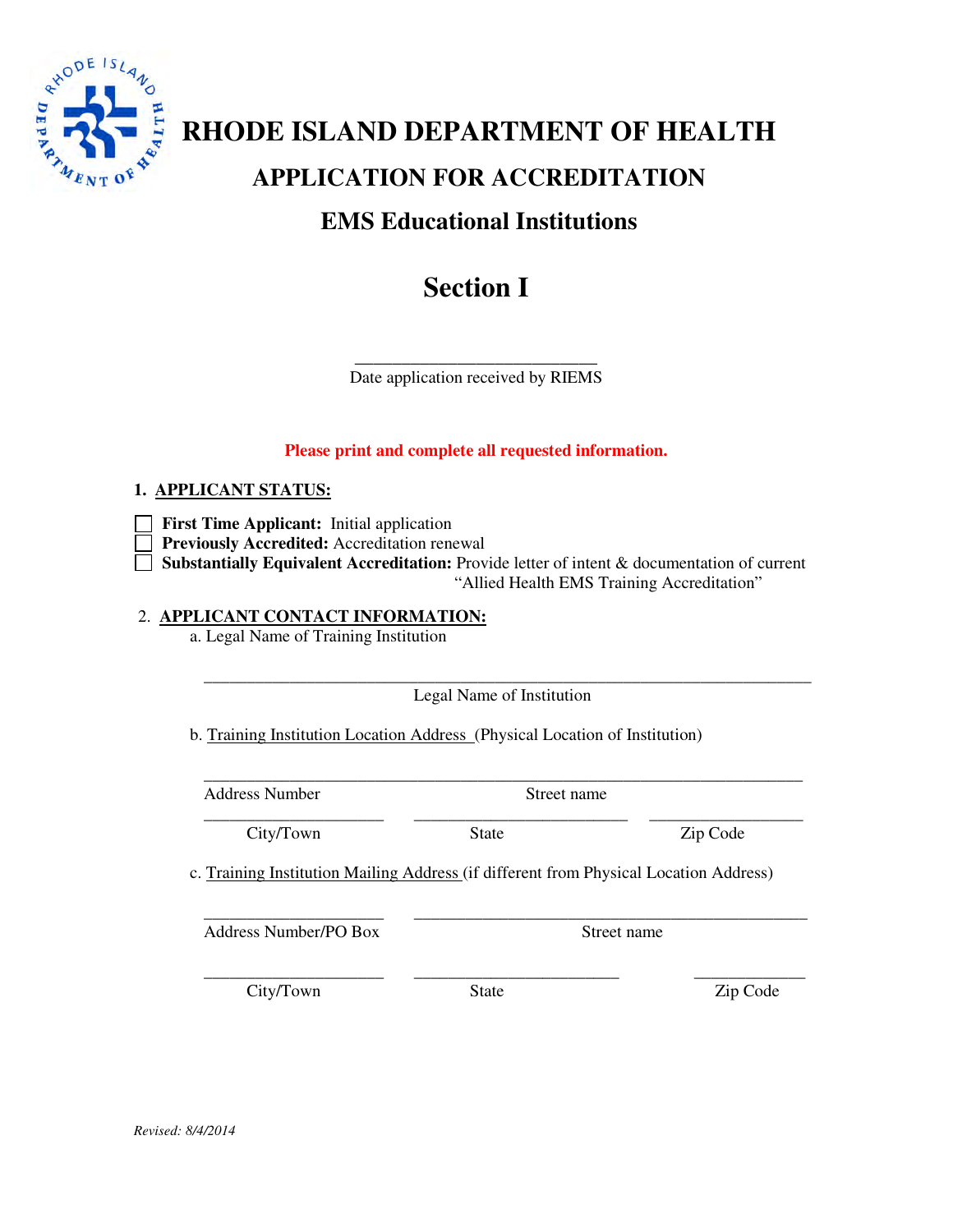|                         |                                | d. Voice/Fax Electronic Contact Information                                                                                                                                                                                                                      |                                                                                         |
|-------------------------|--------------------------------|------------------------------------------------------------------------------------------------------------------------------------------------------------------------------------------------------------------------------------------------------------------|-----------------------------------------------------------------------------------------|
|                         |                                | Telephone # $( )$ $)$ $\_\_$ $\_\_$ $\_\_$ $\_\_$ $\_\_$ $\_\_$ $\_\_$ $\_\_$ $\_\_$ $\_\_$ $\_\_$ $\_\_$ $\_\_$ $\_\_$ $\_\_$ $\_\_$ $\_\_$ $\_\_$ $\_\_$ $\_\_$ $\_\_$ $\_\_$ $\_\_$ $\_\_$ $\_\_$ $\_\_$ $\_\_$ $\_\_$ $\_\_$ $\_\_$ $\_\_$ $\_\_$ $\_\_$ $\$ |                                                                                         |
|                         | <b>Institution Web Address</b> |                                                                                                                                                                                                                                                                  |                                                                                         |
|                         |                                | e. Official representative for the institution, and the EMS program<br>the official liaison between the institution, and RIEMS.                                                                                                                                  | operation/administration, who prepared application responses. This person will serve as |
|                         | <b>First Name</b>              | Middle Initial                                                                                                                                                                                                                                                   | <b>Last Name</b>                                                                        |
|                         | <b>Official Title</b>          |                                                                                                                                                                                                                                                                  |                                                                                         |
|                         |                                |                                                                                                                                                                                                                                                                  |                                                                                         |
|                         |                                |                                                                                                                                                                                                                                                                  |                                                                                         |
| boxes                   |                                |                                                                                                                                                                                                                                                                  | 3. LEVEL OF EMS TRAINING INSTITUTION PROVIDES: Please check appropriate box or          |
|                         | <b>Initial EMT Training</b>    | <b>Refresher Training</b>                                                                                                                                                                                                                                        | <b>Continuing Education</b>                                                             |
| <b>EMT</b><br>Paramedic | <b>AEMT/Cardiac</b>            | <b>EMT</b> Refresher<br><b>AEMT/Cardiac</b><br>Paramedic                                                                                                                                                                                                         | <b>EMT</b><br>AEMT/Cardiac<br>Paramedic                                                 |

#### 4. **TYPE OF INSTITUTION :(** *Check appropriate box, and circle appropriate title)*

- a) Four-year College/University
- b)  $\Box$ 2 Year Technical or Community College
- c) Hospital/Medical Center
- d) Vocational/Technical School/High School
- e) United States Military (DOD Army, Navy, Air Force, and Coast Guard)
- f)  $\Box$  State, county, or local government
- g)  $\Box$  Other public or private entities that meet State & local business license requirements

\_\_\_\_\_\_\_\_\_\_\_\_\_\_\_\_\_\_\_\_\_\_\_\_\_\_\_\_\_\_\_\_\_\_\_\_\_\_\_\_\_\_\_\_\_\_\_\_\_\_\_\_\_\_\_\_\_\_\_\_\_\_\_\_\_\_\_\_\_\_\_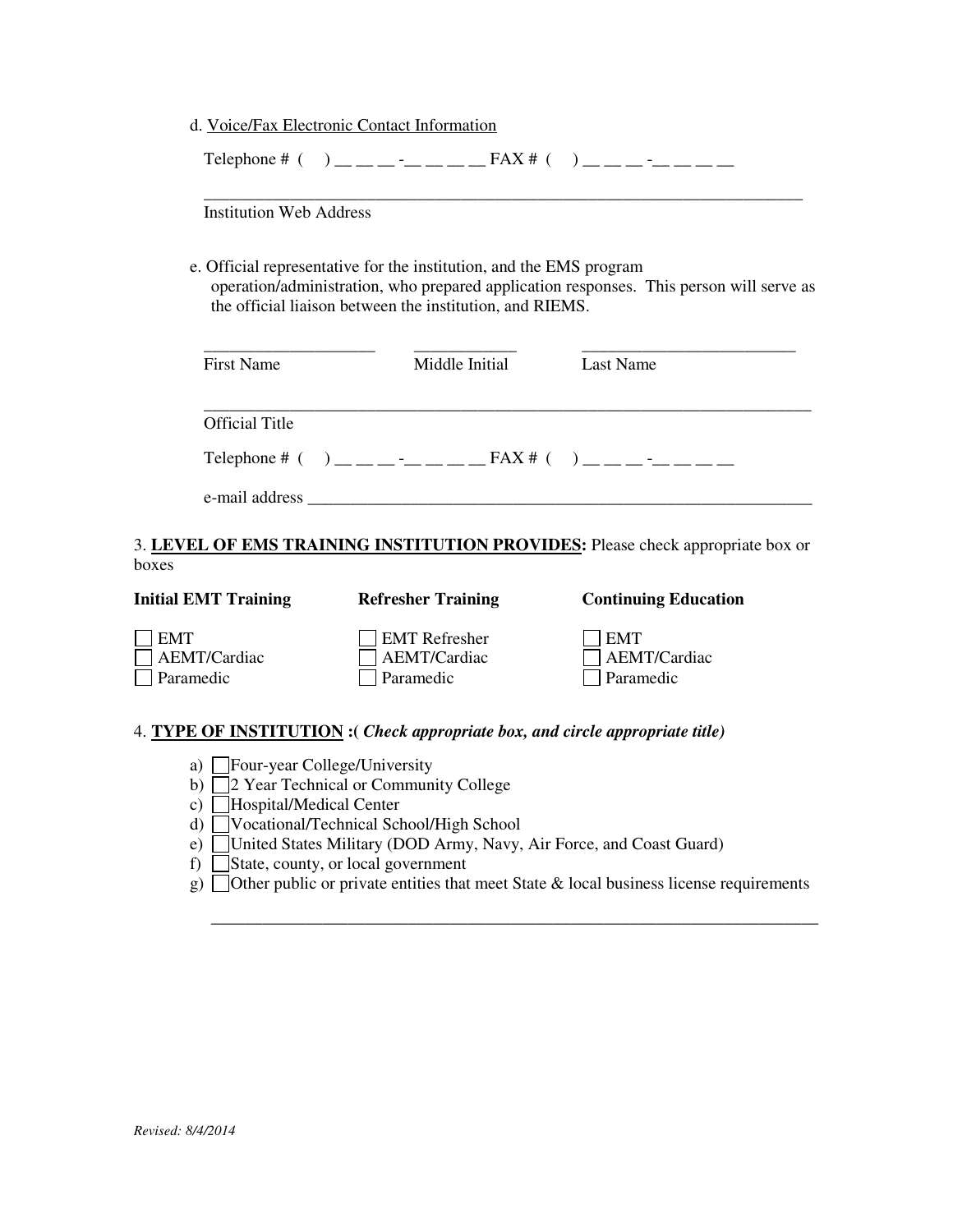#### 5. **EMS TRAINING INSTITUTION PERSONNEL:**

#### a) Medical Director:

| <u> 1990 - John Harry Harry Harry Harry</u><br><b>First Name</b> | Middle Initial Last Name                                                                                                                                                                                                                                                                                                           |                                  |
|------------------------------------------------------------------|------------------------------------------------------------------------------------------------------------------------------------------------------------------------------------------------------------------------------------------------------------------------------------------------------------------------------------|----------------------------------|
|                                                                  | Telephone # $( )$ $)$ $\_\_$ $\_\_$ $\_\_$ $\_\_$ $\_\_$ $\_\_$ $\_\_$ $\_\_$ $\_\_$ $\_\_$ $\_\_$ $\_\_$ $\_\_$ $\_\_$ $\_\_$ $\_\_$ $\_\_$ $\_\_$ $\_\_$ $\_\_$ $\_\_$ $\_\_$ $\_\_$ $\_\_$ $\_\_$ $\_\_$ $\_\_$ $\_\_$ $\_\_$ $\_\_$ $\_\_$ $\_\_$ $\_\_$ $\$                                                                   |                                  |
|                                                                  |                                                                                                                                                                                                                                                                                                                                    |                                  |
|                                                                  |                                                                                                                                                                                                                                                                                                                                    |                                  |
|                                                                  |                                                                                                                                                                                                                                                                                                                                    |                                  |
| b) Director/Coordinator:                                         |                                                                                                                                                                                                                                                                                                                                    |                                  |
| <b>First Name</b>                                                | Middle Initial Last Name                                                                                                                                                                                                                                                                                                           |                                  |
|                                                                  | Telephone # $( )$ $)$ $\qquad$ $\qquad$ $\qquad$ $\qquad$ $\qquad$ $\qquad$ $\qquad$ $\qquad$ $\qquad$ $\qquad$ $\qquad$ $\qquad$ $\qquad$ $\qquad$ $\qquad$ $\qquad$ $\qquad$ $\qquad$ $\qquad$ $\qquad$ $\qquad$ $\qquad$ $\qquad$ $\qquad$ $\qquad$ $\qquad$ $\qquad$ $\qquad$ $\qquad$ $\qquad$ $\qquad$ $\qquad$ $\qquad$ $\$ |                                  |
| E-mail address                                                   |                                                                                                                                                                                                                                                                                                                                    |                                  |
|                                                                  |                                                                                                                                                                                                                                                                                                                                    | Rhode Island EMT Certification # |
| MD/Nurse License #:                                              |                                                                                                                                                                                                                                                                                                                                    |                                  |
| c) Clinical Coordinator (where applicable):                      |                                                                                                                                                                                                                                                                                                                                    |                                  |
| <b>First Name</b>                                                | Middle Initial Last Name                                                                                                                                                                                                                                                                                                           |                                  |
|                                                                  | Telephone # $( )$ $)$ $\qquad$ $\qquad$ $\qquad$ $\qquad$ $\qquad$ $\qquad$ $\qquad$ $\qquad$ $\qquad$ $\qquad$ $\qquad$ $\qquad$ $\qquad$ $\qquad$ $\qquad$ $\qquad$ $\qquad$ $\qquad$ $\qquad$ $\qquad$ $\qquad$ $\qquad$ $\qquad$ $\qquad$ $\qquad$ $\qquad$ $\qquad$ $\qquad$ $\qquad$ $\qquad$ $\qquad$ $\qquad$ $\qquad$ $\$ |                                  |
|                                                                  |                                                                                                                                                                                                                                                                                                                                    |                                  |
|                                                                  |                                                                                                                                                                                                                                                                                                                                    |                                  |
| MD/Nurse License #:                                              |                                                                                                                                                                                                                                                                                                                                    |                                  |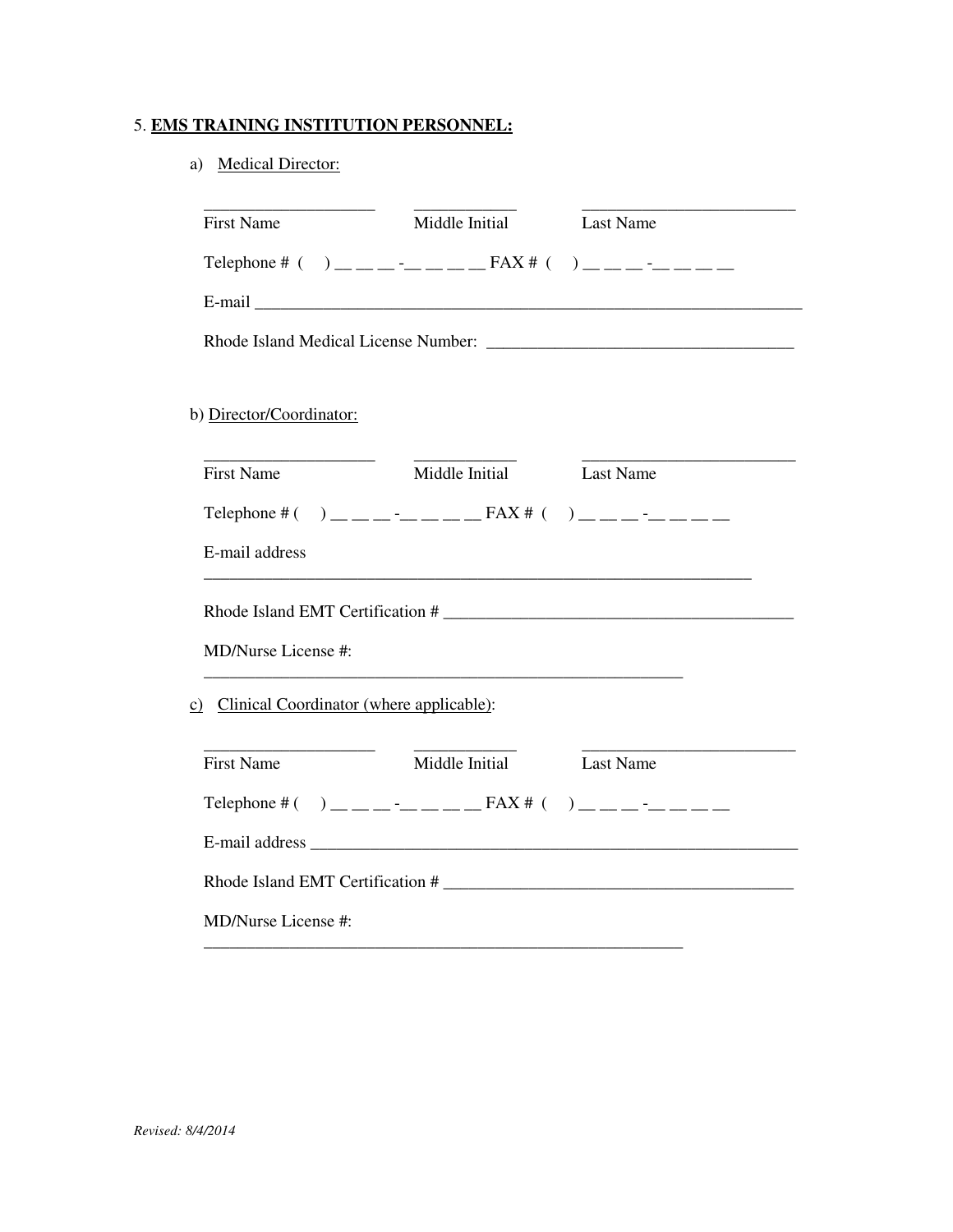d) Field Internship Coordinator (where applicable):

| <b>First Name</b> | Middle Initial | Last Name                                                              |
|-------------------|----------------|------------------------------------------------------------------------|
|                   |                | Telephone # $( )$ __ _ _ _ _ _ _ _ _ _ FAX # $( )$ _ _ _ _ _ _ _ _ _ _ |
|                   |                |                                                                        |
|                   |                | Rhode Island EMT Certification #                                       |
|                   |                |                                                                        |

### 6. **FACILITIES:**

a) Location (actual location of didactic  $\&$  lab training, if more than one location provide on separate sheet)

|                | Name of facility and/or building(s)                         |              |
|----------------|-------------------------------------------------------------|--------------|
| Address Number | Street name                                                 | Suite Number |
| City/Town      | <b>State</b>                                                | Zip Code     |
|                | b) Facility's Student Capacity (didactic $\&$ lab training) |              |
|                |                                                             |              |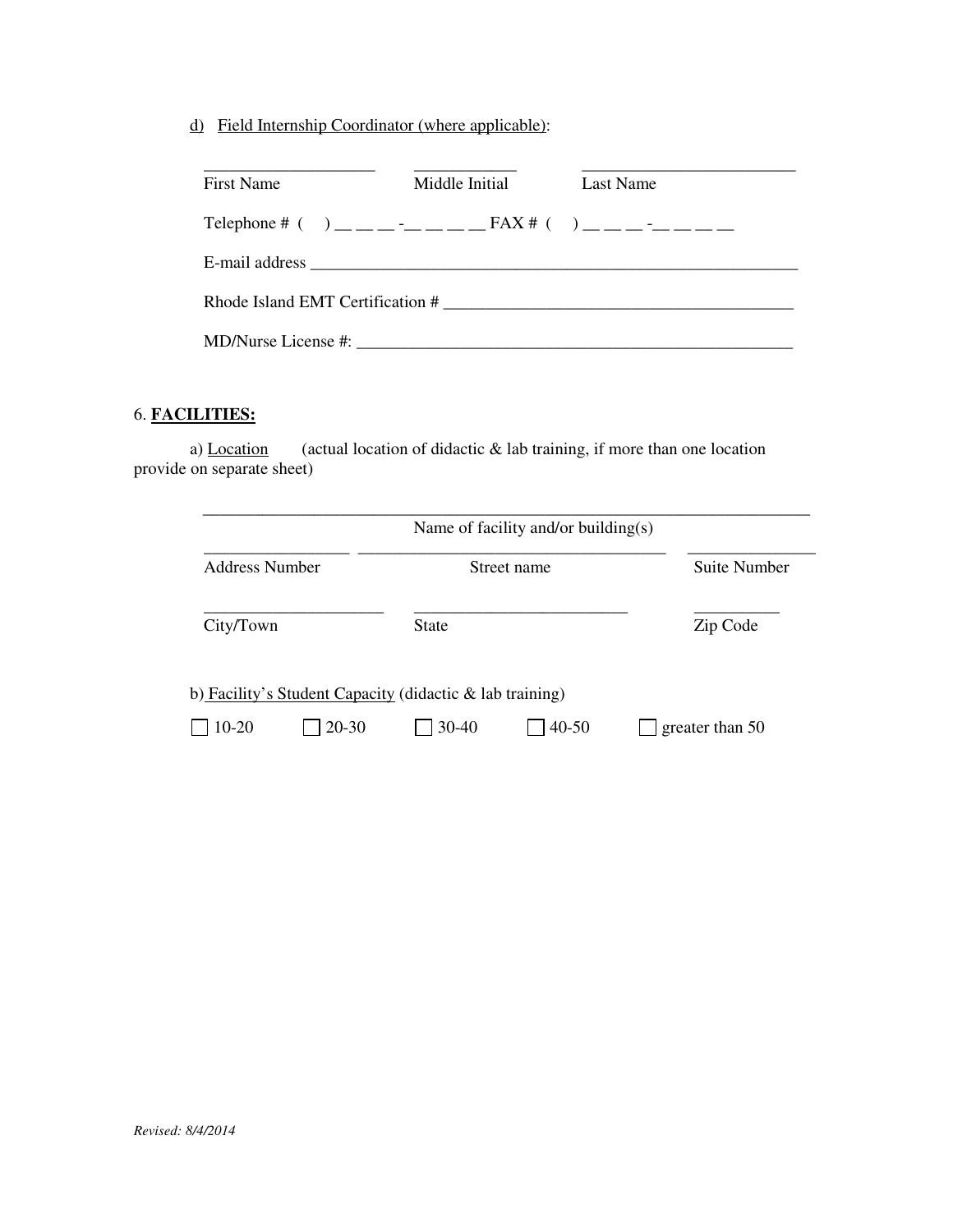#### 7. **ALS CLINICAL INTERNSHIP SITES AND RESOURCE SUMMARY:**

List all clinical sites affiliated with training institution. Provide an expiration date for each affiliation agreement and list the number of students that will be allowed in each medical specialty area. If a class has thirty students, clinical sites collectively must support 30 students.

|        | <b>Hospital Name</b> | Expire.<br>Date | $\mathbf{ED}$ | OR | ICU | <b>PSYC</b> | L&D | ${\bf IV}$ | <b>PEDI</b> | Other |
|--------|----------------------|-----------------|---------------|----|-----|-------------|-----|------------|-------------|-------|
| sample | XYZ Hospital         | 01/01/05        | 20            | 10 | 20  | none        | 15  | 20         | 20          |       |
| sample | All Care Hospital    | 07/30/05        | 10            | 20 | 10  | 30          | 15  | 10         | 10          |       |
| 1.     |                      |                 |               |    |     |             |     |            |             |       |
| 2.     |                      |                 |               |    |     |             |     |            |             |       |
| 3.     |                      |                 |               |    |     |             |     |            |             |       |
| 4.     |                      |                 |               |    |     |             |     |            |             |       |
| 5.     |                      |                 |               |    |     |             |     |            |             |       |
| 6.     |                      |                 |               |    |     |             |     |            |             |       |
| 7.     |                      |                 |               |    |     |             |     |            |             |       |
| 8.     |                      |                 |               |    |     |             |     |            |             |       |
| 9.     |                      |                 |               |    |     |             |     |            |             |       |
| 10.    |                      |                 |               |    |     |             |     |            |             |       |
| 11.    |                      |                 |               |    |     |             |     |            |             |       |
| 12.    |                      |                 |               |    |     |             |     |            |             |       |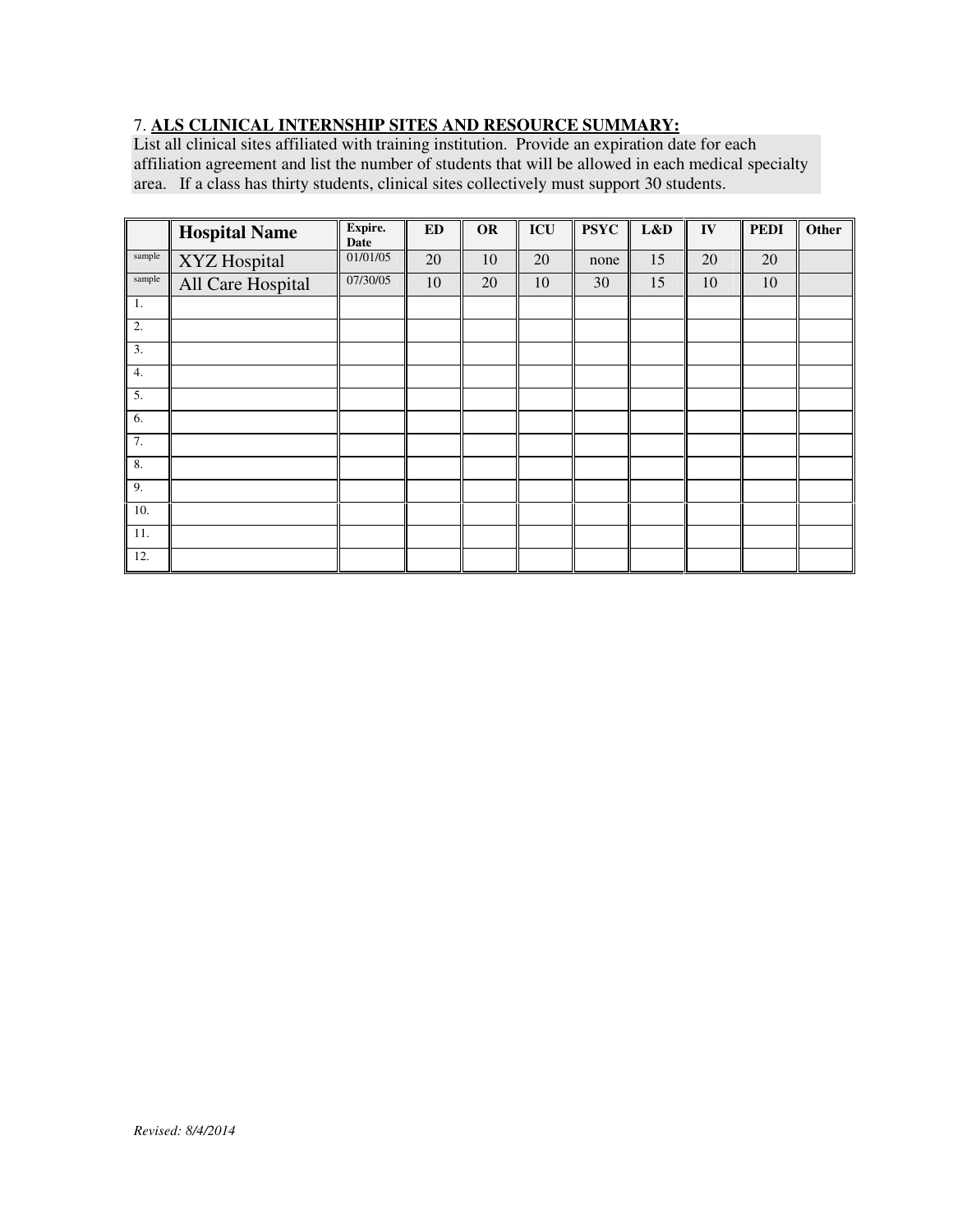#### 8. **ALS FIELD INTERNSHIP SITES AND STUDENT RESOURCE SUMMARY:**

List all field internship sites affiliated with training institution. Provide an expiration date for each field affiliation agreement. The field internship resources must be able to collectively support the skill requirements for your students. If class has thirty students, field sites collectively must be able to support 30 students.

|        | <b>Service Name</b>     | <b>Initiation Date for</b><br>Agreement | <b>Expiration Date for</b><br>Agreement | Min#<br><b>Students</b> | Max#<br><b>Students</b> | <b>ALS</b><br><b>Survey</b> |
|--------|-------------------------|-----------------------------------------|-----------------------------------------|-------------------------|-------------------------|-----------------------------|
| Sample | XYZ Ambulance Service   | December 31, 2004                       | December 31, 2005                       | 5                       | 10                      | Yes                         |
| Sample | P-Medic Transport, Inc. | December 31, 2004                       | December 31, 2005                       | 15                      | 25                      | Yes                         |
| 1.     |                         |                                         |                                         |                         |                         |                             |
| 2.     |                         |                                         |                                         |                         |                         |                             |
| 3.     |                         |                                         |                                         |                         |                         |                             |
| 4.     |                         |                                         |                                         |                         |                         |                             |
| 5.     |                         |                                         |                                         |                         |                         |                             |
| 6.     |                         |                                         |                                         |                         |                         |                             |
| 7.     |                         |                                         |                                         |                         |                         |                             |
| 8.     |                         |                                         |                                         |                         |                         |                             |
| 9.     |                         |                                         |                                         |                         |                         |                             |
| 10.    |                         |                                         |                                         |                         |                         |                             |
| 11.    |                         |                                         |                                         |                         |                         |                             |
| 12.    |                         |                                         |                                         |                         |                         |                             |

#### 9. **BACKGROUND:**

(a) Describe applicant's training experience with operating an EMS training program approved in Rhode Island, or in another state or jurisdiction; or experience in operating adult vocational training or higher educational programs. (Attach supporting documentation.)

Please indicate number of training program years of experience:

(b) Does the applicant have a training compliance history in any other state or jurisdictions?

 $\vert$   $\vert$  Yes  $\vert$   $\vert$  No (If **yes** attach an explanation, and or supporting documentation.)

- (c) Describe the applicant training institution's financial resources that will be provided for the operation of the EMS training program, for the three-year accreditation period. (Attach supporting documentation, including copies of current financial statement or current budget.)
- (d) Complete and forward to RIEMS, with application packet, the Authorization To Request Criminal Offender Record Information (CORI) forms for program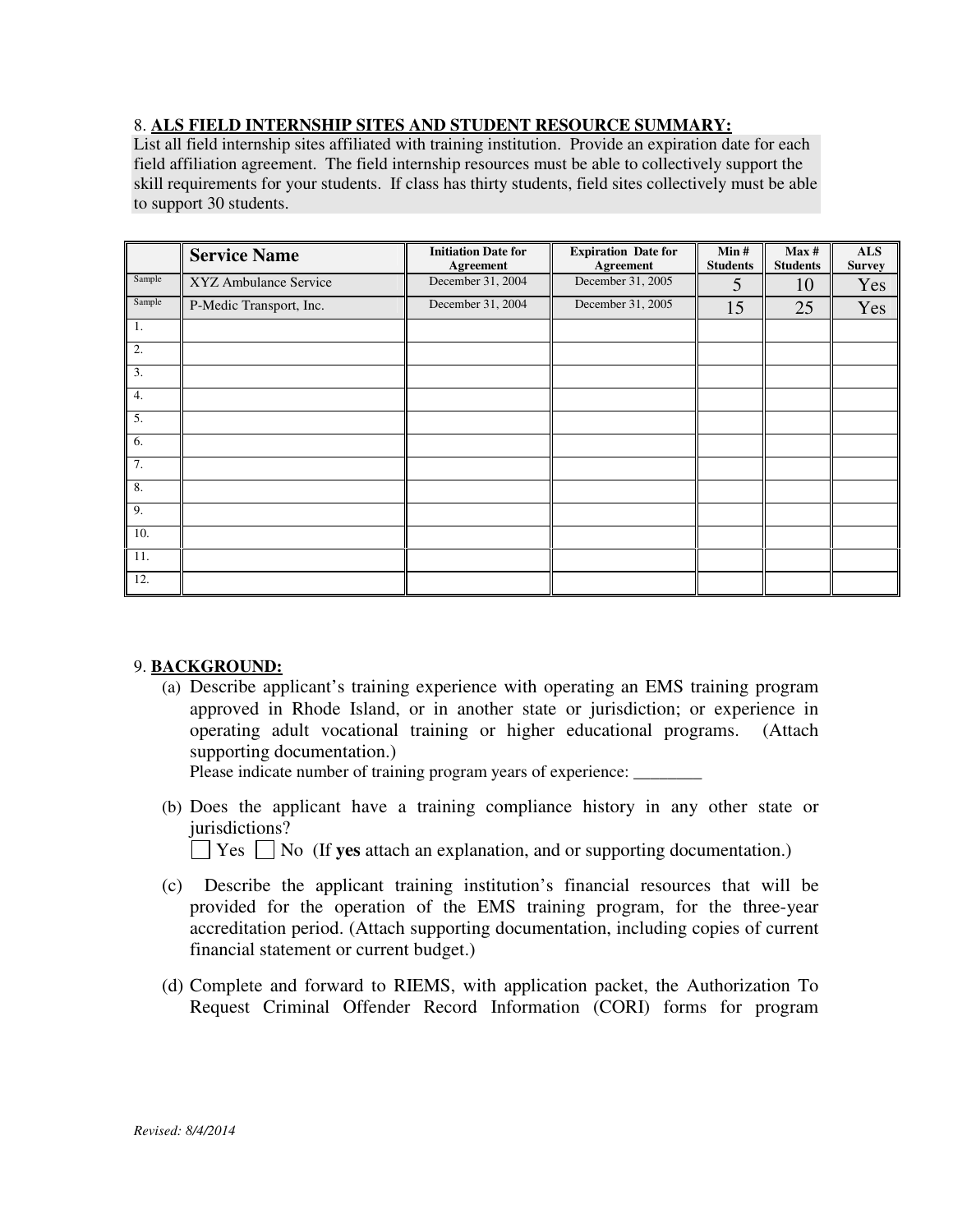personnel (copy of authorization form is attached as appendix A) include at a minimum:

1. Medical director 2. EMT program director

- 
- 3. Didactic instructor/coordinator (s) 6. Adjunct faculty as appropriate

2. Clinical coordinator 4. Field internship coordinator

#### 10. **AFFIRMATIONS:**

- (a)  $\Box$  Attest to applicant training institution's legal capacity to operate. (Attach supporting documentation, including copies of articles of incorporation and corporate by-laws).
- (b)  $\Box$  The applicant training institution hereby affirms that they comply with, and will continue to comply with, all relevant federal and state laws, including but not limited to, federal and state anti-discrimination statutes, R.I.G.L.; regulations, including but not limited to R23-4.1-EMS, and the Department's Administrative Requirements, the Statewide Treatment Protocols, policies and advisories.
- $(c)$  The applicant training institution hereby affirms it meets eligibility requirements for accreditation pursuant to R23-4.1-EMS, and that it can and will fulfill the duties and obligations of accredited training institutions pursuant to R23-4.1-EMS, which includes the duty to administer the Rhode Island EMT practical examination requirements, in accordance with Administrative Requirements.
- (d) The training institution hereby affirms that the most current Rhode Island EMS Statewide Treatment Protocols are taught as part of the training curriculum.
- (e)  $\Box$  The training institution hereby affirms that they comply with all NHTSA/DOT EMS standards, as implemented by RIEMS.
- (f)  $\Box$  The training institution hereby affirms that if any of the application information changes, the institution will notify RIEMS immediately.

**NOTE:** *The individual whose name appears below is the official representative of the EMS training institution, and must have legal authority to sign all of the necessary program documents and to make legally binding contracts.* 

I \_\_\_\_\_\_\_\_\_\_\_\_\_\_\_\_\_\_\_\_\_\_\_\_\_\_\_\_\_\_ \_\_\_\_\_\_\_\_\_\_\_\_\_\_\_\_\_\_

\_\_\_\_\_\_\_\_\_\_\_\_\_\_\_\_\_\_\_\_\_\_\_\_\_\_\_\_\_\_\_\_\_\_\_\_ (Print Name) (Title) (Signature) (Signature)

Hereby affirms that all information provided to HEALTH/RIEMS in the application packets sections I, and II, is up-to-date and accurate.

(Date)

License number: \_\_\_\_\_\_\_\_\_\_\_\_\_\_\_\_\_\_\_\_\_\_\_\_\_

Approved by: \_\_\_\_\_\_\_\_\_\_\_\_\_\_\_\_\_\_\_\_\_\_\_\_\_\_\_ Date:\_\_\_\_\_\_\_\_\_\_\_\_\_\_\_\_\_\_\_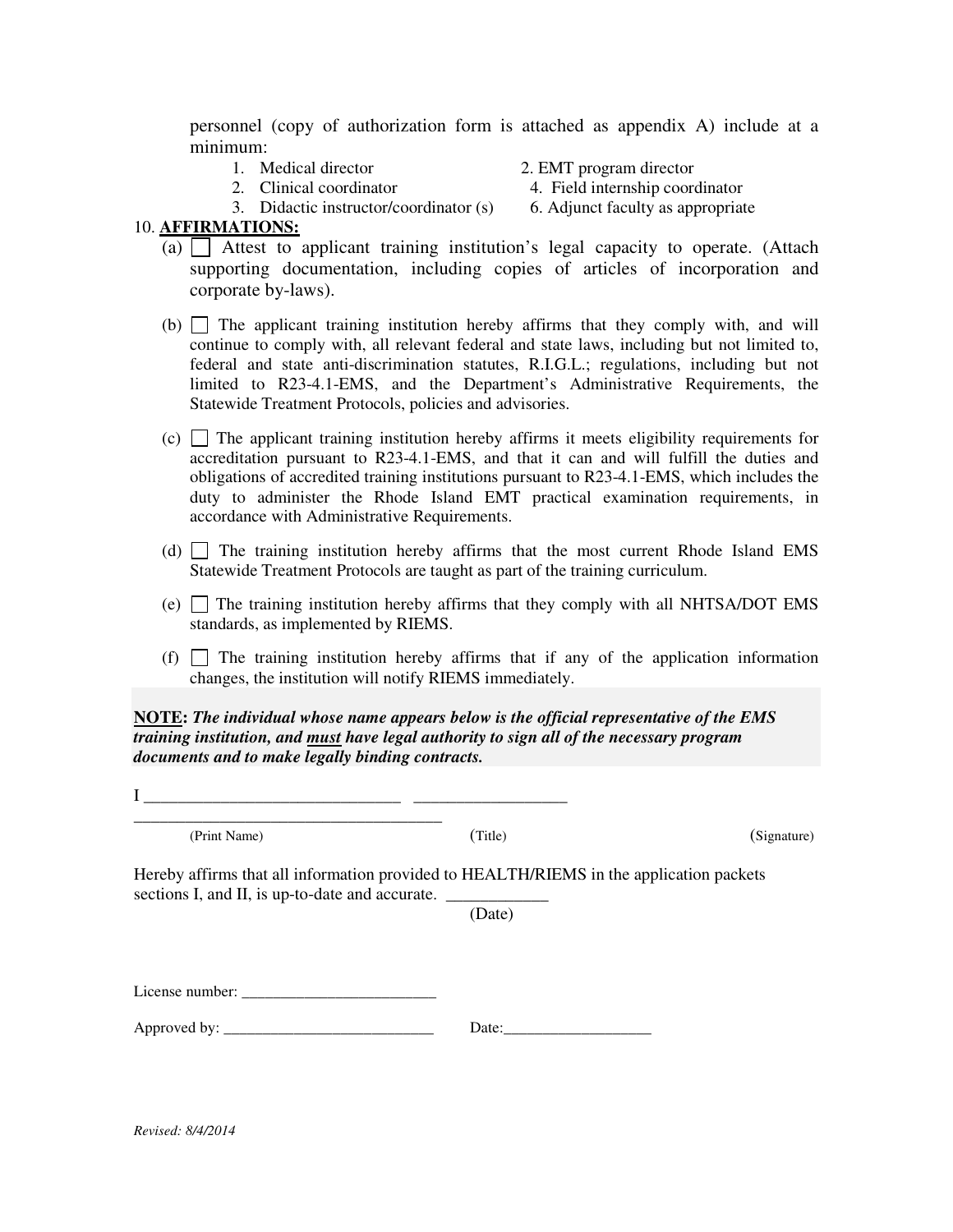

# **RHODE ISLAND DEPARTMENT OF HEALTH APPLICATION FOR ACCREDITATION EMS Educational Institutions**

## **Section II – Education Institution Qualitative Assessment**

**Institution Name:\_\_\_\_\_\_\_\_\_\_\_\_\_\_\_\_\_\_\_\_\_\_\_\_\_\_\_\_\_\_\_\_\_\_\_\_\_\_\_\_\_** 

**Application Prepared by:** 

#### **Instructions**

- Complete in full all information requested.
- If you are unable to answer any area and/or question, provide a written explanation for the omission.
- Provide five copies to RI EMS.
- Each section of your explanation shall be included in a Table of Contents and follow the outline below.

#### **A. OVERVIEW**

Please attach copies of current policies, procedures, and/or supporting documentation for each of the following:

- 1. Program mission, goals, and objectives;
- 2. Number of EMS courses conducted annually, indicate levels (initial EMT, AEMT/Cardiac, Paramedic), and type (refresher, continuing education);
- 3. Number of students taught per course per year, for the past two years;
- 4. The Americans with Disabilities Act applicable to EMT training accommodations;
- 5. Use and secure storage of controlled substances and instruments for administration of controlled substances in EMT training programs, in accordance with requirements of the Department, pursuant to R23-4.1-EMS;
- 6. Clinical and field affiliation agreements; Affiliation agreements shall include the following:
	- a. Name of training program
	- b. Name of organization providing clinical/field site(s).
	- c. Number of students allowed per site.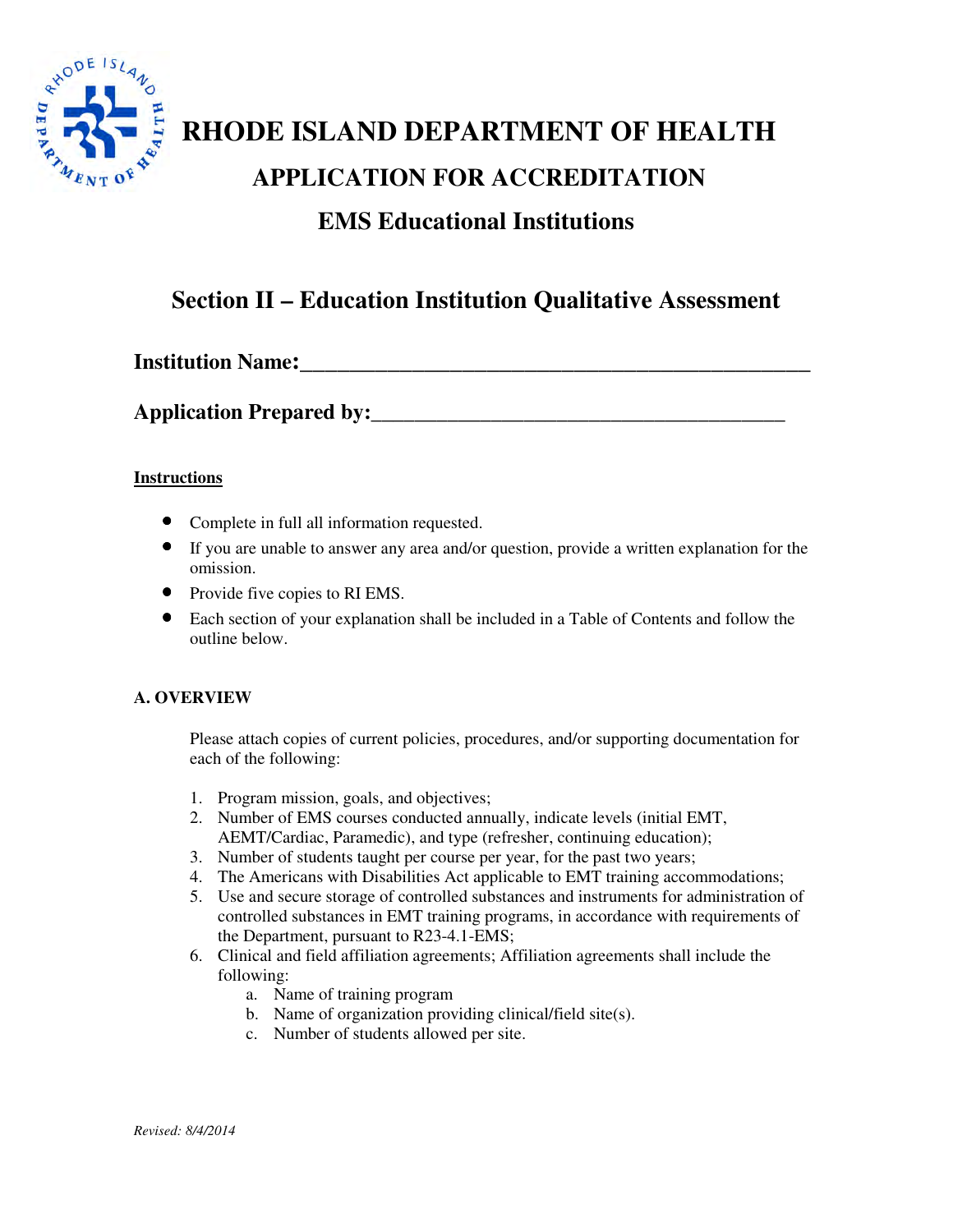- d. Duration of agreement.
- e. Details of supervisory responsibilities.
- 7. Forms used for clinical and field internships, time and skill logs, and describe internship process students will follow;
- 8. EMT training institution organizational chart that shows the relationship among students, faculty, medical director, program director/coordinator, and other personnel for each EMS training course; and
- 9. Sample of course outline for EMT, AEMT/Cardiac, and Paramedic level of initial EMT training provided.

#### **B. STUDENTS**

Please provide copies of current policy, procedures, and/or supporting documentation for the following:

- 1. General program requirements for student selection and admission
- 2. Program requirements for student:
	- a. Attendance
	- b. Absentee makeup
	- c. Academic counseling; and
	- d. Student evaluations.

#### **C. PERSONNEL RESOURCES**

A Rhode Island accredited EMS training institution shall have adequate and appropriately credentialed staff to ensure all training and educational standards are met.

#### **Faculty**

Please provide copies of current supporting documentation for the following:

- a. Relevant resumes for EMS faculty; describing training background; limited to one-page each; and
- b. Copy of current license/certification (where applicable), and job descriptions that includes detailed training program responsibilities for:
	- 1. Medical director
	- 2. EMS Director
	- 3. Clinical coordinator
	- 4. Field internship coordinator
	- 5. Instructor aides
	- 6. Preceptors
- c. Preceptor policies, and describe manner by which policies are implemented.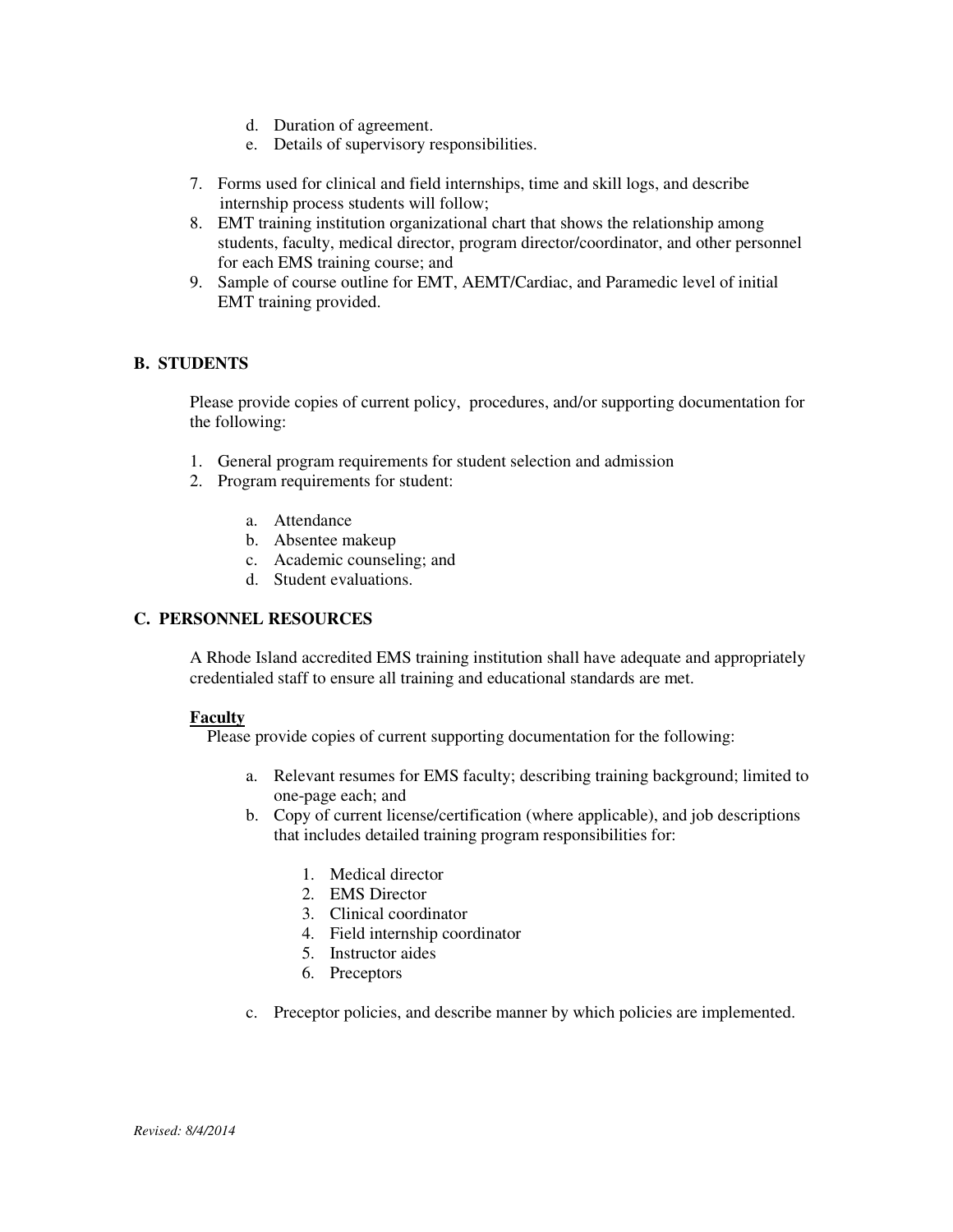#### **D. EVALUATION**

Training course evaluation is the examination of multiple components to determine if the course was cost-efficient, educationally sound, and otherwise beneficial.

1. Program:

Please provide current supporting documentation for the following:

- a. A two-year accreditation evaluation plan which shall include:
	- 1. Clearly defined goals and objectives.
	- 2. An annual update that will provide written evidence the educational program is meeting its objectives and the changing needs of EMS care.
	- 3. Methods for gathering and analyzing data on the effectiveness of the program's;

i Curriculum,

ii Training equipment, medical library, and computer resources iii Faculty; and

iv A student's ability to function as entry-level providers upon successful completion of the training course.

- b. Describe how EMS training program evaluations are used for continuous quality improvement, and to plan the future direction of EMT training.
- 2. Supervision

Describe how EMS training institution's policy by which program supervisors conduct staff's evaluation (provide sample evaluation) as it pertains to:

- a. Preparation and availability of instructional material,
- b. Ability to motivate class and provide a positive learning experience
- c. Audiovisual materials appropriate for class instructions; and
- d. Effectiveness of instructional technique.
- 3. Medical Director
	- a. Describe manner and criteria by which medical director will review for approval curriculum and course content
	- b. Describe how medical director will participate in program quality assurance and quality improvement process
- 4. Clinical Internships (ALS programs)
	- a. Describe how the training institution interacts with hospital staff to achieve clinical internship goals
	- b. Describe how clinical coordinator will ensure student achievement of all required clinical competencies
	- c. Describe how clinical coordinator will participate in the review and evaluation of overall student performance, with emphasis on clinical skill competencies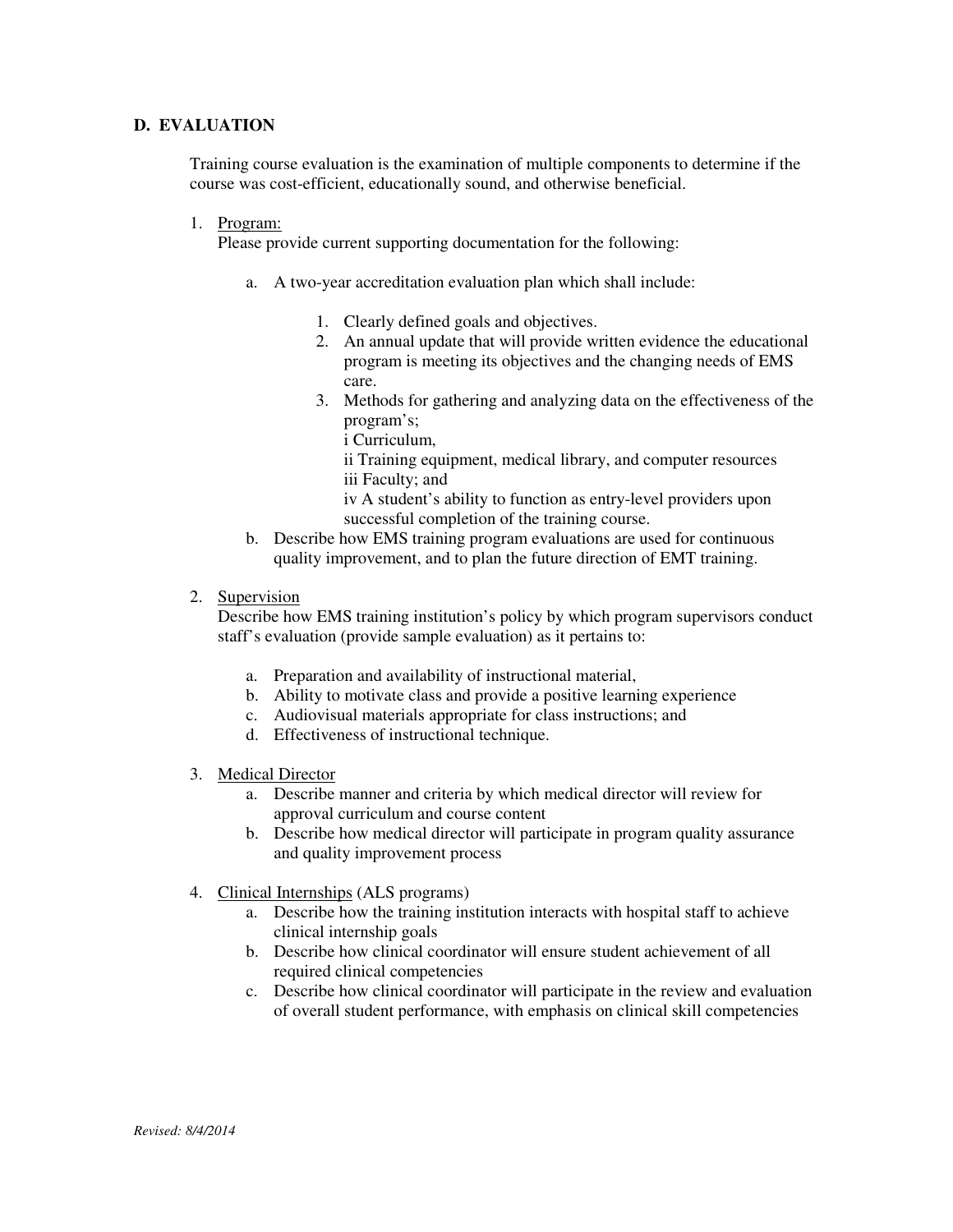- 5. Field Internships (ALS programs)
	- a. Describe how the training program interacts with ambulance service providers to achieve field internship goals
	- b. Describe how field internship coordinator will ensure student achievement of all required field skill competencies
	- c. Describe how field internship coordinator will participate in the review and evaluation of student performance, with emphasis on field skill competencies
	- d. Describe how field internship coordinator will train, monitor, and maintain consistence of field internship preceptors
- 6. Clinical & Field Sites:

Describe how clinical and field sites are evaluated for adequacy of skill opportunities for EMT, AEMT/EMT-CARDIAC, and Paramedic students

7. Practical Skills Examination:

Provide documentation of the training institution's plan for conducting the RIEMS EMT practical certification examination and related components

Key Policies are at a minimum:

- a. The institutions hiring policy regarding examiners
- b. The institution's formal process for notifying students of their examination eligibility
- c. Describe the institution's administrative process for dealing with re-test and challenge candidates
- d. The training institution's medical director (ALS examinations only) available during practical exam periods
- e. The training institution's examination team will consist of Examiners to be provided at the training institution's expense (Chief Examiner template is recommended). The training institution will schedule sufficient numbers of Examiners to complete a practical examination in a timely manner; average recommended time is 5 continuous hours.
- f. Continuous inspection, cleaning, and upgrading of practical examination required equipment.
- g. The institution's formal administrative process for managing and scheduling examinations in relation to course completion, when will exams occur, who is responsible for oversight of candidate's certification application completion, and the timely submission of candidates applications to RIEMS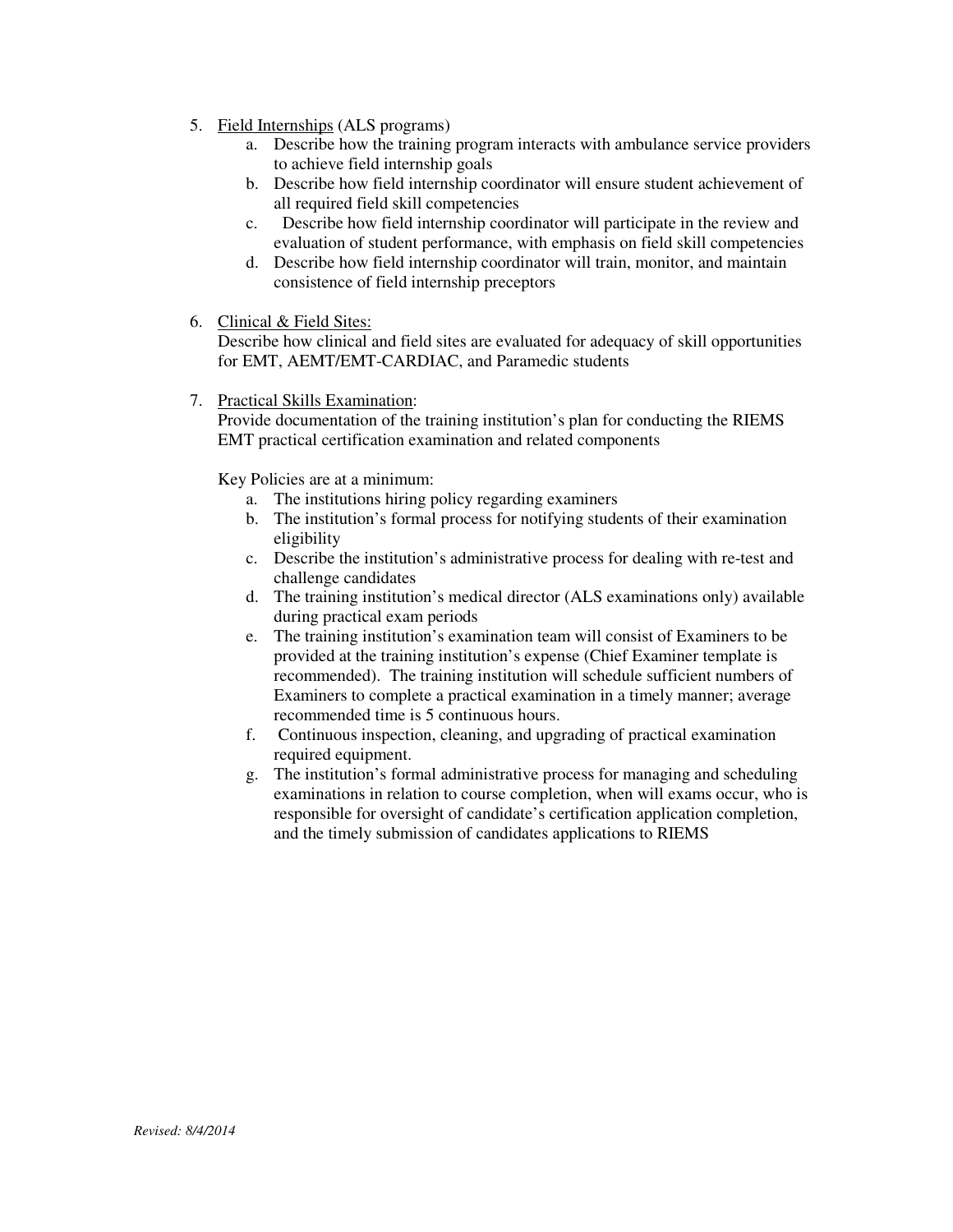

Rhode Island Department of Health Division of Emergency Medical Services TRAINING EQUIPMENT AND SUPPLIES INVENTORY *EMT AND AEMT / Cardiac Educational Programs* 

| Yes | No. | N/A | A. CLASS ROOM SPACE                                                                |
|-----|-----|-----|------------------------------------------------------------------------------------|
|     |     |     | Classroom size for lecture and demonstration periods should not exceed 36          |
|     |     |     | students.                                                                          |
|     |     |     | Classroom spaces shall allow all students an unobstructed view of the instructor,  |
|     |     |     | equipment and audiovisual materials.                                               |
|     |     |     | Minimum of one (1) each chalkboard/white board/smart board, etc. located in        |
|     |     |     | lecture area. A reasonable place to write/draw with visibility to all students.    |
|     |     |     | Space with comfortable seating and writing surfaces for all students; one (1) seat |
|     |     |     | and one (1) writing surface for each student.                                      |
|     |     |     | Instructional spaces are capable of being brightly lit during lectures and         |
|     |     |     | presentations and properly dimmed when using electronic media.                     |
|     |     |     | At least one (1) desktop or laptop computer capable to interface with items listed |
|     |     |     | below.                                                                             |
|     |     |     | Ability to present audiovisual supplements such as a DVD or computer file.         |
|     |     |     | Minimum of one (1) speaker system able to play.                                    |
|     |     |     | Minimum of one (1) computer projector.                                             |
|     |     |     | Minimum of one (1) projector screen that is clean and in good working condition.   |

| Yes | N <sub>0</sub> | N/A | <b>B. PRACTICAL SKILLS AND LAB TRAINING AREA</b>                                    |
|-----|----------------|-----|-------------------------------------------------------------------------------------|
|     |                |     | Practice area large enough to accommodate groups of six students and one            |
|     |                |     | instructor working individually or in groups.                                       |
|     |                |     | Labs are adequate to support curriculum requirements for number of students.        |
|     |                |     | Sufficient space to allow the lead instructor to monitor instructor aides and allow |
|     |                |     | each group to without disturbing a neighboring group.                               |
|     |                |     | Personal protective equipment (PPE) to include gowns, masks, gloves, eye shields    |
|     |                |     | and eye wear.                                                                       |

| Yes | No. | N/A | <b>C. EDUCATIONAL RESOURCES</b>                                                                                                                                                                                                                                                                                                                                                                                                                                                                                                                                                             |
|-----|-----|-----|---------------------------------------------------------------------------------------------------------------------------------------------------------------------------------------------------------------------------------------------------------------------------------------------------------------------------------------------------------------------------------------------------------------------------------------------------------------------------------------------------------------------------------------------------------------------------------------------|
|     |     |     | Minimum one copy of the most current version:<br>RI Rules and Regulations Relating to Emergency Medical Services<br>٠<br>RI Prehospital Care Protocols and Standing Orders<br>٠<br>RI Ambulance Inspection and Licensure Manual<br>٠<br>Pre-hospital EMT legal text(s) such as "EMS and the Law" or "Street<br>Law" (civil law concepts).<br>MOLST forms and training materials and Comfort Care/DNR forms.<br>٠<br><b>RI EMS Advisory Notices</b><br>п<br>Copies of current National Scope of Practice EMT, AEMT/Cardiac,<br>Paramedic initial and continued competency program curricula. |
|     |     |     | Audio visual materials, digital videos, lecture slides and computer software<br>necessary for instruction of lessons.                                                                                                                                                                                                                                                                                                                                                                                                                                                                       |
|     |     |     | For the EMT student: internet EMS related resource documents. The documents<br>shall list EMS internet sites (at a minimum) to include Health, EMS, NREMT,<br>DOT EMS, EMT textbooks and other sites specifically referencing EMT<br>curriculum, related topics: 1 per each student.                                                                                                                                                                                                                                                                                                        |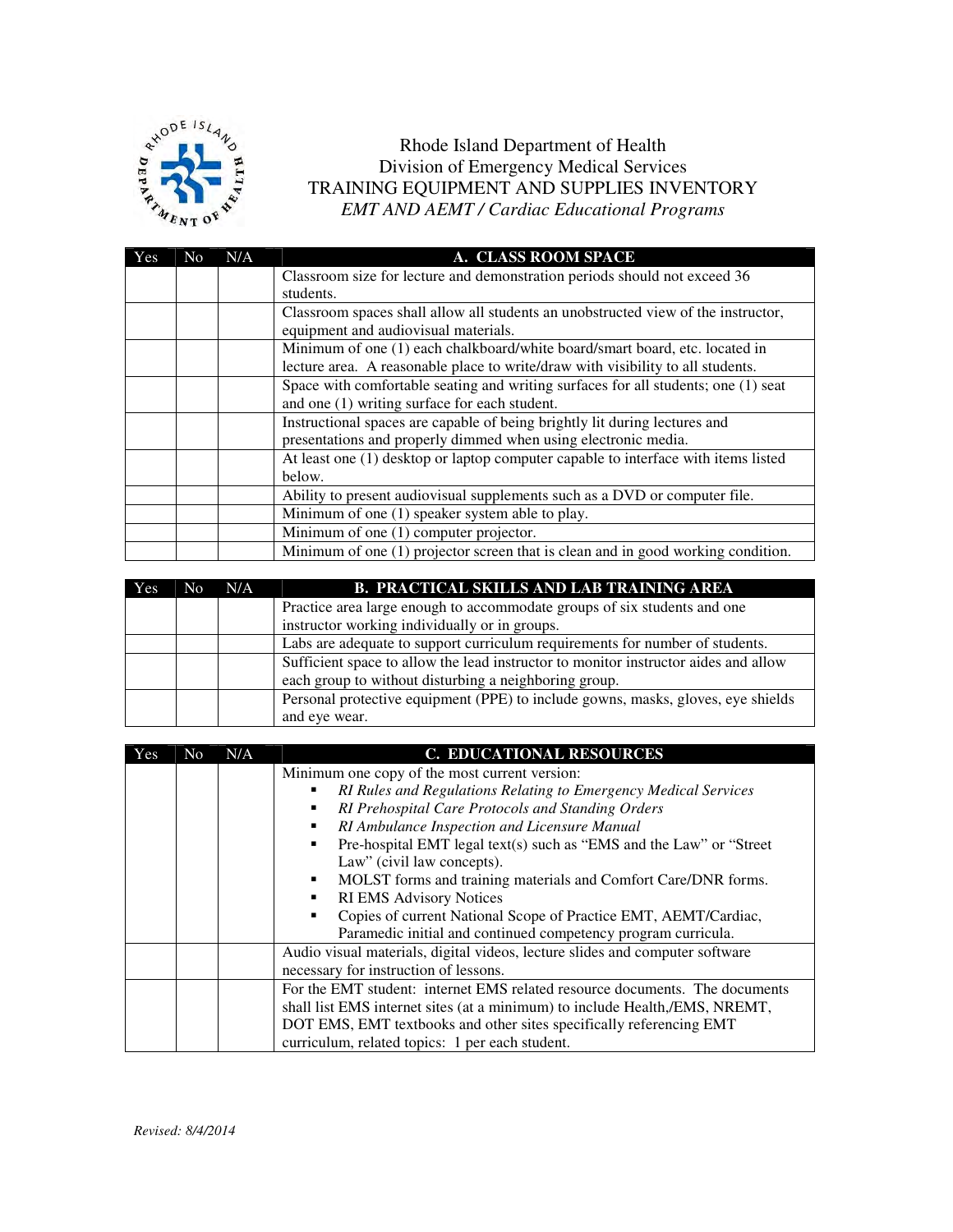| <b>Yes</b> | No. | N/A | <b>D. ADMINISTRATIVE OFFICES</b>                                                  |
|------------|-----|-----|-----------------------------------------------------------------------------------|
|            |     |     | Access to a minimum of one photocopier suitable to reproduce student quizzes,     |
|            |     |     | tests, handouts, etc.                                                             |
|            |     |     | A file cabinet or computer system capable of housing student grades and course    |
|            |     |     | documentation, curriculum, outlines, quizzes, skill sheets and examinations for a |
|            |     |     | minimum of seven years following the completion of the course.                    |

| Yes | No | N/A | E. MINIMUM EMT TRAINING EQUIPMENT LIST                                          |
|-----|----|-----|---------------------------------------------------------------------------------|
|     |    |     | Pertinent sections of the RI Prehospital Care Protocols and Standing Orders     |
|     |    |     | should be included in all areas. Some areas do not include equipment referenced |
|     |    |     | in other sections of the checklist but should be used as appropriate during the |
|     |    |     | duration of the course.                                                         |
|     |    |     | <b>Assessment</b>                                                               |
|     |    |     | Adult manikin for full body exam.                                               |
|     |    |     | Body substance isolation kits.                                                  |
|     |    |     | Blood pressure cuffs and stethoscopes (adult and pediatric)                     |
|     |    |     | Penlights                                                                       |
|     |    |     | Personal protective equipment including (but not limited to) latex free exam    |
|     |    |     | gloves                                                                          |
|     |    |     | Medical alert bracelet, necklaces and forms.                                    |
|     |    |     | Photos, videos of sample safe and unsafe scenes.                                |
|     |    |     | <b>Vital signs and SAMPLE History</b>                                           |
|     |    |     | Blood pressure cuff in various sizes (adult, pediatric and infant)              |
|     |    |     | Stethoscope (both standard and dual head teaching models)                       |
|     |    |     | Breath/lung sound as an audio tape or file                                      |
|     |    |     | Glasgow Coma Scale and Trauma Score handouts                                    |
|     |    |     | Assessment skill sheets (SAMPLE, OPQRST, DCAP-BTLS)                             |
|     |    |     | Wrist watch with second hand (student supplied and included in course policies) |
|     |    |     | <b>Communications and Documentation</b>                                         |
|     |    |     | Instructions/demonstrations for basic use of radios, PTS, cell phones and two   |
|     |    |     | way radio equipment)                                                            |
|     |    |     | Recordings of ambulance to hospital communications (simulated or recorded)      |
|     |    |     | Sample electronic patient care reporting system.                                |
|     |    |     | Sample patient refusal forms                                                    |
|     |    |     | Sample Incident/Accident report forms                                           |
|     |    |     | <b>Airway Management</b>                                                        |
|     |    |     | Airway manikin capable of intubation (adult, child and infant sizes)            |
|     |    |     | Oral cavity anatomy manikin type model showing structures.                      |
|     |    |     | Lubricant spray or gel                                                          |
|     |    |     | Pocket masks/other barrier devices                                              |
|     |    |     | Bag-valve-mask (BVM) reservoir in adult, child and infant sizes                 |
|     |    |     | Suction devices (of various), catheters and tubing                              |
|     |    |     | Oropharyngeal airways (OPA)s                                                    |
|     |    |     | Nasopharyngeal airways (NPA)s and lubricants                                    |
|     |    |     | Pulse oximeter                                                                  |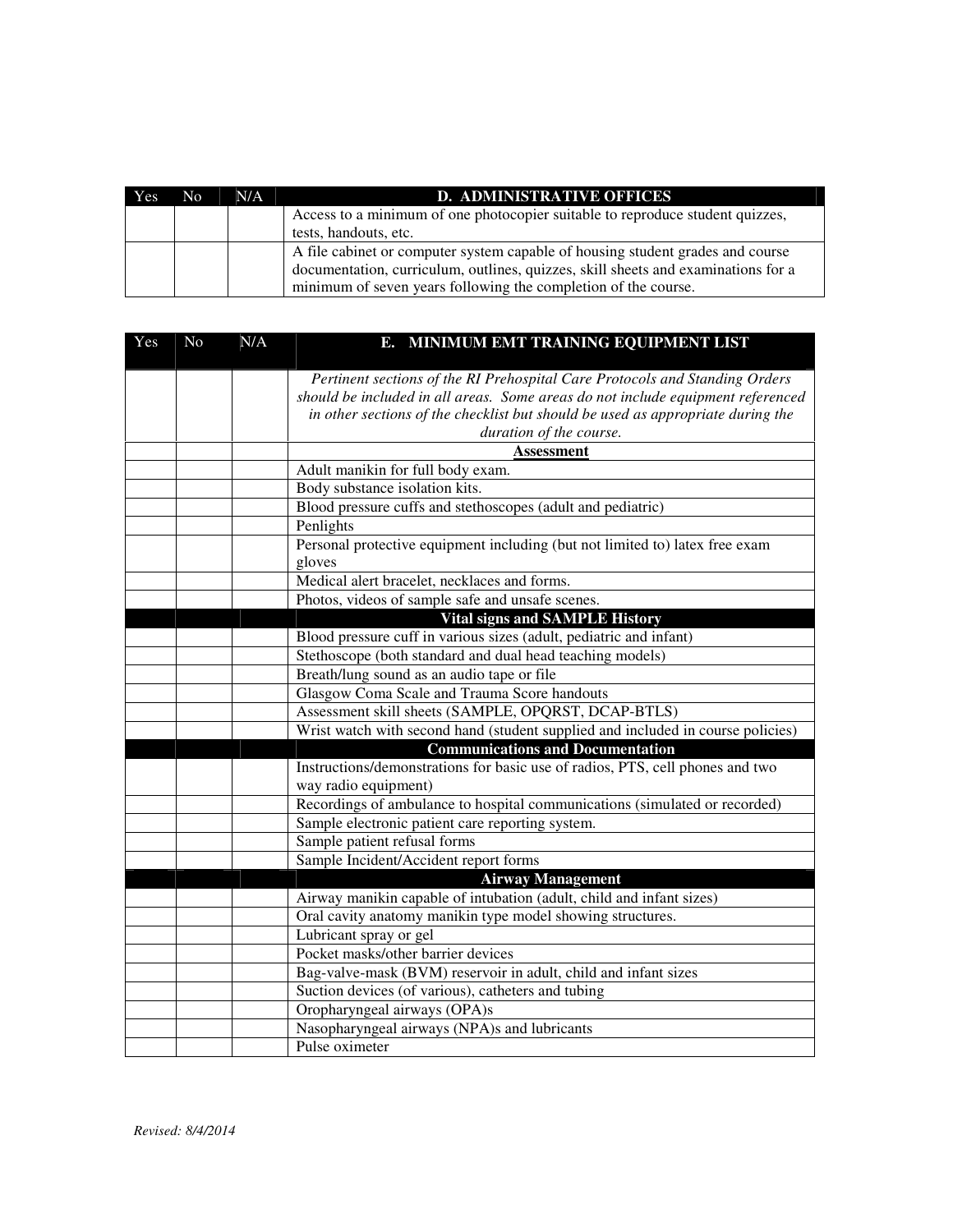|  | Oxygen cylinders, regulators, holders and stands                                  |
|--|-----------------------------------------------------------------------------------|
|  | Stop watch                                                                        |
|  | Supraglottic airways (King tube, LMA, etc.)                                       |
|  | Tracheostomy tube, mask management                                                |
|  | <b>CPAP</b> device                                                                |
|  | Capnography device with ET and nasal cannula probes                               |
|  | Intubation manikins (adult and pediatric)                                         |
|  | Intubation kit with                                                               |
|  | MacIntosh and Miller blades (sizes $1 - 4$ )                                      |
|  | Magill forceps                                                                    |
|  | ET tubes off all sizes                                                            |
|  | <b>Stylets</b>                                                                    |
|  | 10cc syringes                                                                     |
|  | End tidal CO2 detectors                                                           |
|  | Tube restraints                                                                   |
|  | <b>Respiratory Emergencies</b>                                                    |
|  | See airway section above                                                          |
|  | Anatomical models/charts                                                          |
|  | Breath sounds audio tape/file                                                     |
|  | Interactive media displaying typical CHF and COPD patients                        |
|  | Inhalers/spacers                                                                  |
|  | Instruction on the use of CPAP                                                    |
|  | Nebulizers, Albuterol, Naloxone and atomizers trainers                            |
|  | Cardiovascular emergencies                                                        |
|  | (ACLS items recommended at BLS level for                                          |
|  | demonstration and familiarity with ALS equipment)                                 |
|  | See airway section above for $O_2$ delivery recommendations                       |
|  | CPR equipment                                                                     |
|  | CPR mannequin                                                                     |
|  | AED trainers and AED pads (extra pads, batteries, recharger units, etc)           |
|  | AED daily, monthly and annual checklist as appropriate to device                  |
|  | Aspirin (chewable) and adult strength – facsimiles                                |
|  | NTG and substitute NTG (tic-tacs, breath sprays etc.)                             |
|  | Various printed cardiac rhythms for scenario drills                               |
|  | ACLS teaching aids; suggest a video for demonstration purposes                    |
|  | ACLS algorithms for scenario drills                                               |
|  | Defibrillation/combination pads, pacer pads                                       |
|  | Gel pads or conductive material                                                   |
|  | Anatomical models, charts, ECG tracings                                           |
|  | Rhythm generator/recorder with full treatment capabilities for monitoring and     |
|  | recording.                                                                        |
|  | IV practice arms in good working condition (1:5 arm-to-student ratio)             |
|  | Mega-code manikin with IV arm(s) in good operable condition                       |
|  | Cardiac monitor/defibrillator with electrodes and 12-lead and pacing capabilities |
|  | (1:10 monitor-to-student ratio)                                                   |
|  | Simulated drug box containing:                                                    |
|  | IV tubing                                                                         |
|  | Administration sets                                                               |
|  | IV fluids (normal saline and Ringers)                                             |
|  | Alcohol wipes                                                                     |
|  | Sharps container                                                                  |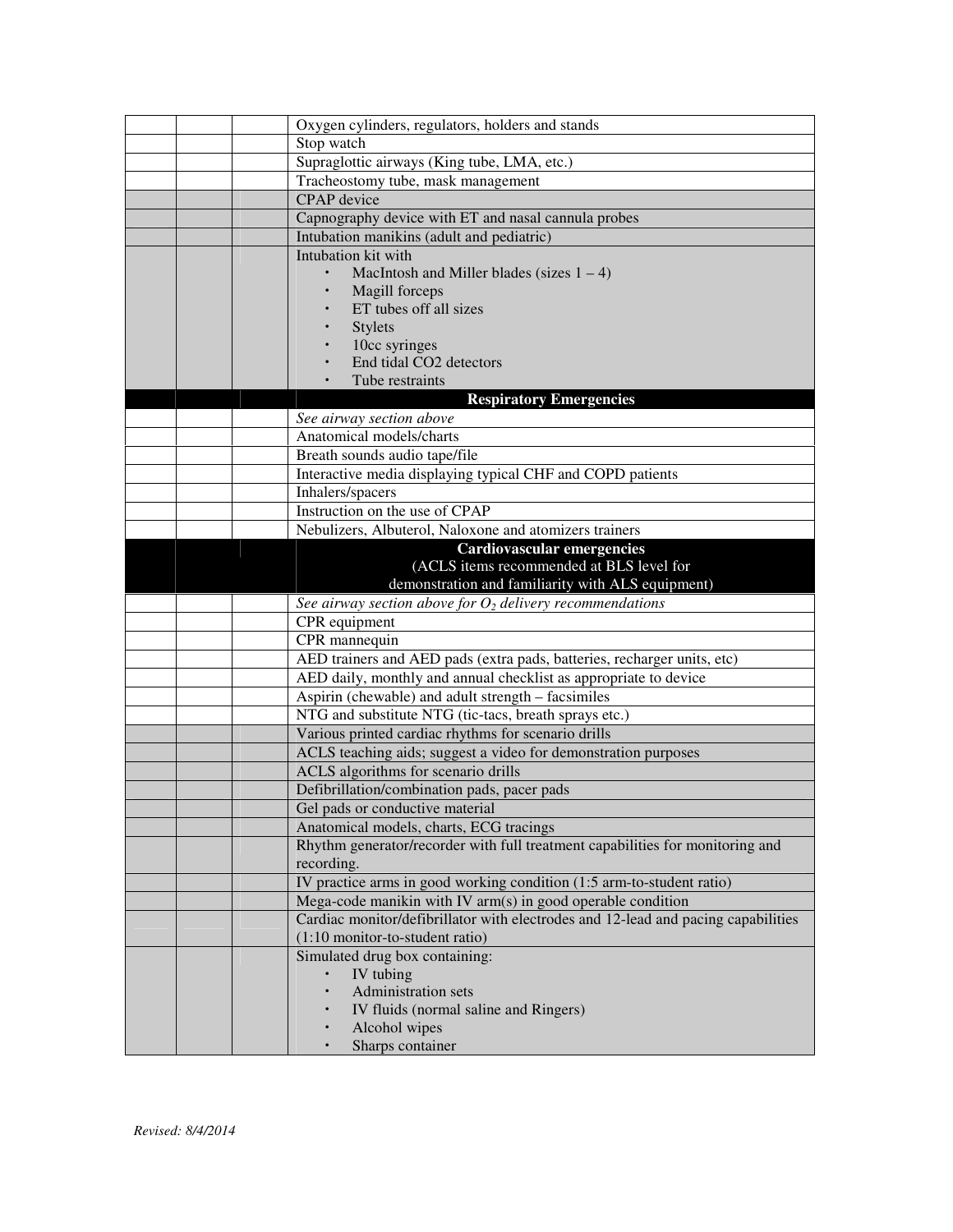|  | IV catheters (all sizes, e.g. 16-24 G)                                                                              |
|--|---------------------------------------------------------------------------------------------------------------------|
|  | Syringes (30cc, 10cc, 5cc, 1 cc)                                                                                    |
|  | Intraosseous (IO) device with adult and pediatric needles                                                           |
|  | All medications included in current version of the RI Prehospital                                                   |
|  | <b>Protocols and Standing Orders</b>                                                                                |
|  | IV pump                                                                                                             |
|  | <b>Neurologic emergencies</b>                                                                                       |
|  | Anatomical modes/charts, videos of stroke patient symptoms, etc.                                                    |
|  | Diabetic emergencies                                                                                                |
|  | Oral glucose paste, gel, tablets and tongue depressor                                                               |
|  | Glucometer                                                                                                          |
|  | Allergic reaction and envenomation emergencies                                                                      |
|  | Photos, videos and audio tapes depicting allergic reaction signs and symptoms                                       |
|  | Epinephrine auto-injector trainers                                                                                  |
|  | Needle disposal containers suitable for used Epinephrine auto injectors                                             |
|  | Constricting bands                                                                                                  |
|  | Substance abuse and poisoning                                                                                       |
|  | Sample prescription medication bottles.                                                                             |
|  | Sample common household cleaners.                                                                                   |
|  | Activated charcoal containers (ready to use and powdered)                                                           |
|  | Naloxone kits, including mucosal atomization devices (MAD)                                                          |
|  | <b>Environmental emergencies</b>                                                                                    |
|  | Nerve agents antigen (auto-injectors) kits - suggest a video for demonstration                                      |
|  | Chemical heat and cold packs                                                                                        |
|  | <b>Behavioral health emergencies</b>                                                                                |
|  | Copy of all related RIGL and forms                                                                                  |
|  | Soft restraints and leather restraints carried on ambulances                                                        |
|  | Cravats and roller bandages                                                                                         |
|  | Supplemental texts/materials on violent patients, scene safety, crisis de-escalation                                |
|  | and management techniques.                                                                                          |
|  | <b>Bleeding and shock emergencies</b>                                                                               |
|  | Tourniquets                                                                                                         |
|  | Occlusive dressings (commercial device, Vaseline gauze and plastic wrap)<br>Various bandages and dressing materials |
|  | Soft tissue injuries                                                                                                |
|  | Reference bleeding and shock section for relevant materials.                                                        |
|  | Anatomical models/charts                                                                                            |
|  | Splinting equipment                                                                                                 |
|  | Burn charts                                                                                                         |
|  | Sterile water                                                                                                       |
|  | Musculoskeletal care                                                                                                |
|  | Reference head/neck/spine lifting, and moving sections for related materials                                        |
|  | Anatomical models chart                                                                                             |
|  | Roller gauze, cravats, padding, safety pins, tape                                                                   |
|  | Hard and soft splints for upper and lower body parts.                                                               |
|  | Flexible splints (ladder, SAM, etc.)                                                                                |
|  | Traction splints (various sizes); must have HARE type                                                               |
|  | Vacuum splints                                                                                                      |
|  | Orthopaedic stretchers (scoop)                                                                                      |
|  | Chemical ice packs                                                                                                  |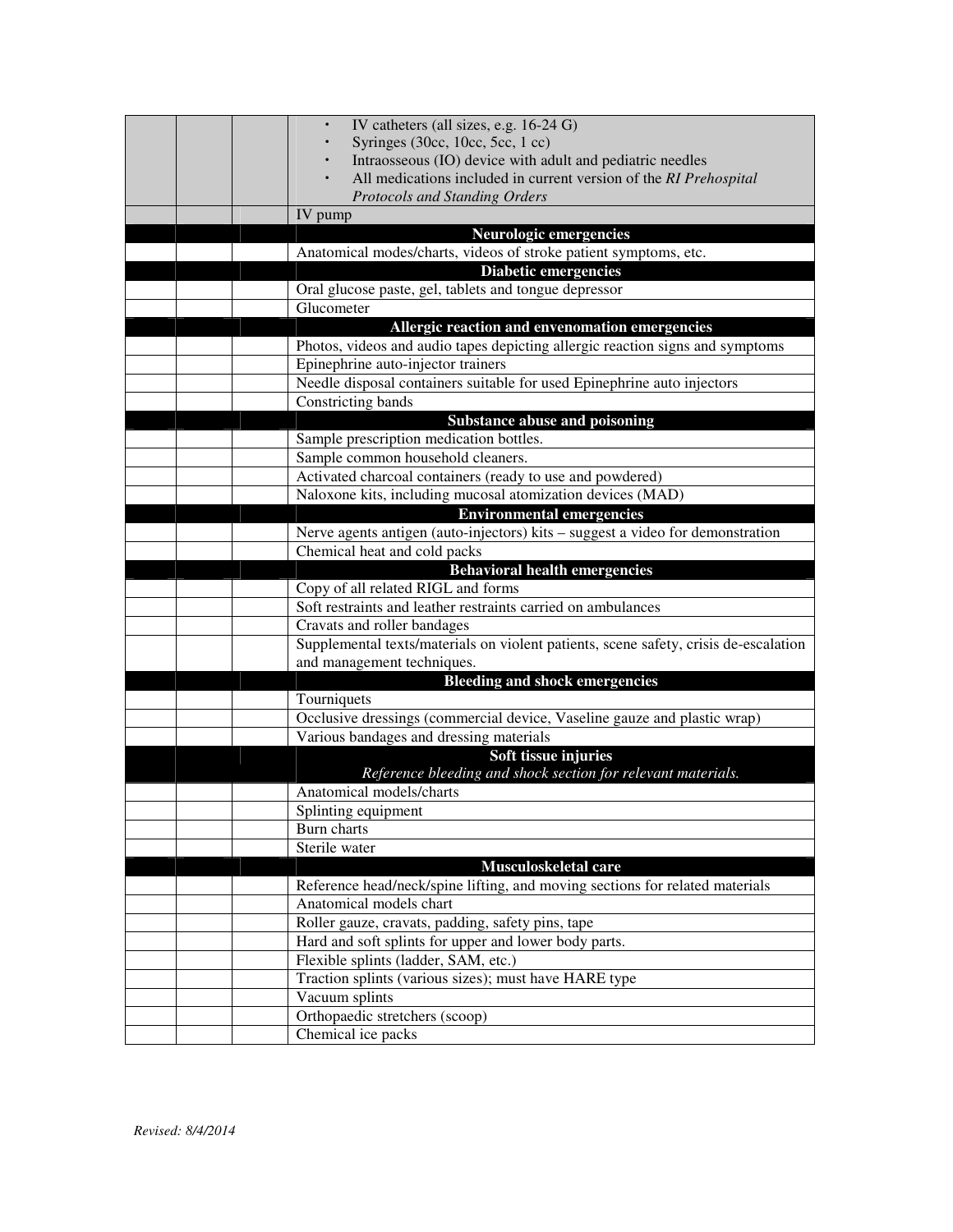|  | Head, neck and spine injuries                                                     |
|--|-----------------------------------------------------------------------------------|
|  | Cervical collars in various sizes                                                 |
|  | Towels, facecloths and other materials to improvise cervical collars              |
|  | Long spine boards                                                                 |
|  | Commercial, vest type (e.g. KED) immobilization devices                           |
|  | Head immobilization devices, straps, padding, cravats, tape, etc.                 |
|  | Football, bicycle and motorcycle helmets                                          |
|  | Infant car seats and infant manikin/dolls                                         |
|  | <b>Eye injuries</b>                                                               |
|  | Anatomical models/charts                                                          |
|  | Eye irrigation devices                                                            |
|  | Face and throat injuries                                                          |
|  | Anatomical models and charts                                                      |
|  | Reference materials to cover impaled objects                                      |
|  | <b>Chest injuries</b>                                                             |
|  | Anatomical models and charts                                                      |
|  | <b>Labor and delivery</b>                                                         |
|  | Towels, blankets and draping materials                                            |
|  | Obstetrical pads                                                                  |
|  | Obstetrical kits                                                                  |
|  | Oxygen delivery device for infants                                                |
|  | <b>APGAR</b> score sheets                                                         |
|  | Labor and delivery manikin (suggested)                                            |
|  | Video of live delivery                                                            |
|  | <b>Special populations</b>                                                        |
|  |                                                                                   |
|  | Handouts the development stages of children with "normal" vital sign ranges by    |
|  | age group.                                                                        |
|  | Pediatric airways and oxygen delivery devices (non-rebreather masks, cannulas,    |
|  | blow-by devices, bag-mask valve (BVM), etc.)                                      |
|  | Pediatric suction catheters                                                       |
|  | Pediatric pulse oximeters and probes                                              |
|  | Videos on special needs children and "high tech" children (feeding tubes, central |
|  | lines, tracheostomy tubes, etc.)                                                  |
|  | Pediatric (commercial) resuscitation guides (tapes, wheels, etc.)                 |
|  | Pediatric immobilization devices, collars, padding, etc.                          |
|  | AED with pediatric pads                                                           |
|  | Various sized infant and pediatric car seats                                      |
|  | Sample child/elder suspected abuse/neglect form.                                  |
|  | Sample and/or hand-outs on health care proxy forms, MOLST-RI, etc.                |
|  | Handouts on communicating with geriatric and pediatric patients.                  |
|  | <b>Ambulance operations</b>                                                       |
|  | Access to Type I, II, and III ambulances for demonstrations.                      |
|  | Current Federal KKK-A-1822 specifications for vehicles and equipment              |
|  | Sample daily equipment and vehicle check                                          |
|  | Sample maps, route directories and other navigation aides                         |
|  | Copies of state laws and regulations governing the operation of emergency         |
|  | vehicles and non-emergency vehicles.                                              |
|  | Handouts on defensive driving and Emergency Vehicle Operators course              |
|  | (EVOC)<br>Handouts on air ambulance operations and safety precautions.            |